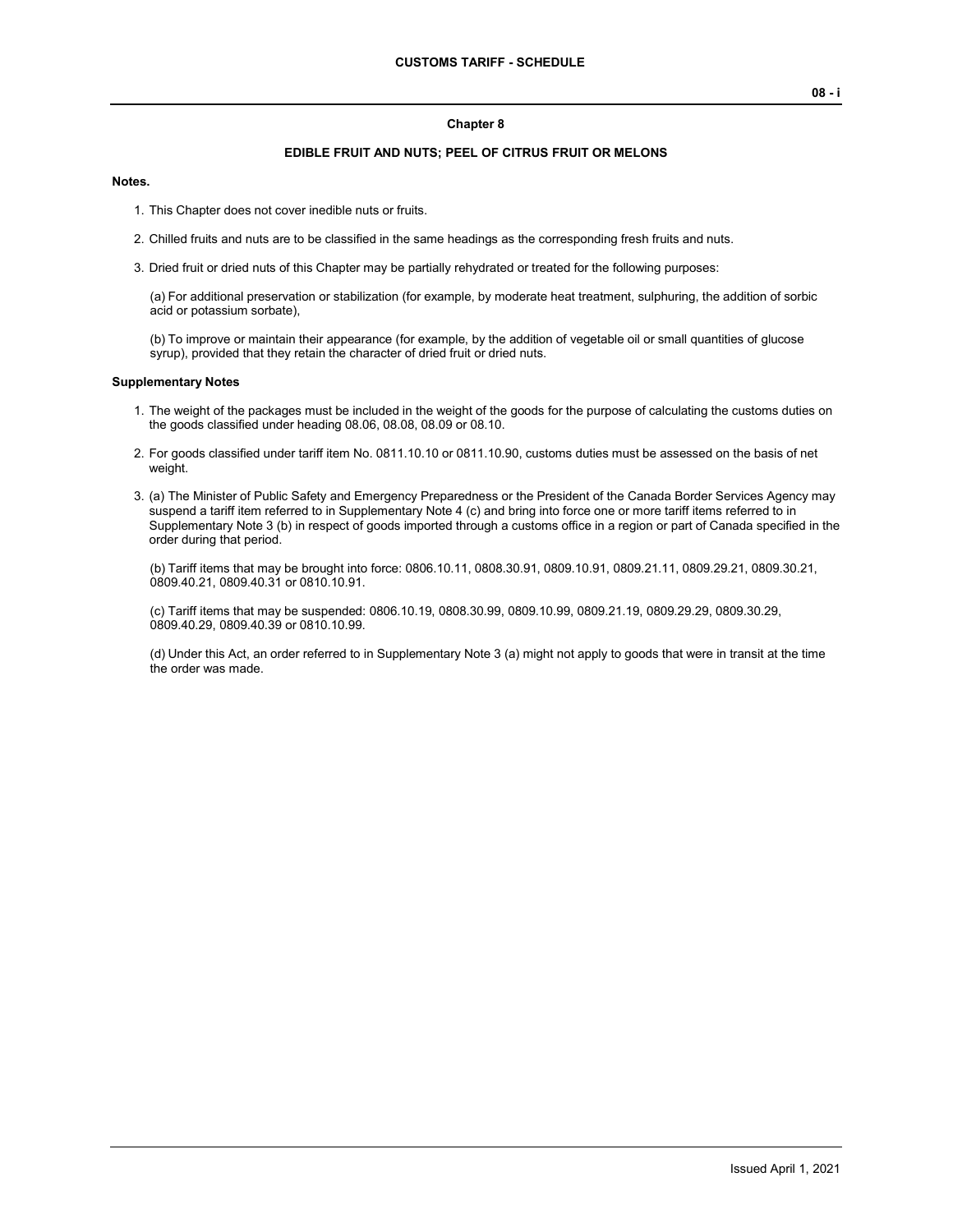## **CUSTOMS TARIFF - SCHEDULE**

| <b>Tariff</b><br>Item      | <b>SS</b> | <b>Description of Goods</b>                                                                               | Unit of<br>Meas. | <b>MFN</b><br><b>Tariff</b> | <b>Applicable</b><br><b>Preferential Tariffs</b>                                                                      |
|----------------------------|-----------|-----------------------------------------------------------------------------------------------------------|------------------|-----------------------------|-----------------------------------------------------------------------------------------------------------------------|
| 08.01                      |           | Coconuts, Brazil nuts and cashew nuts, fresh or dried, whether or not<br>shelled or peeled.<br>-Coconuts: |                  |                             |                                                                                                                       |
|                            |           | 0801.11.00 00 - - Desiccated                                                                              | KGM              | Free                        | CCCT, LDCT, GPT,<br>UST, MXT, CIAT, CT,<br>CRT, IT, PT, COLT, JT,<br>PAT, HNT, KRT, CEUT,<br>UAT, CPTPT,<br>UKT: Free |
|                            |           | 0801.12.00 00 - - In the inner shell (endocarp)                                                           | <b>KGM</b>       | Free                        | CCCT, LDCT, GPT,<br>UST, MXT, CIAT, CT,<br>CRT, IT, PT, COLT, JT,<br>PAT, HNT, KRT, CEUT,<br>UAT, CPTPT,<br>UKT: Free |
| 0801.19.00 00 - - Other    |           |                                                                                                           | KGM              | Free                        | CCCT, LDCT, GPT,<br>UST, MXT, CIAT, CT,<br>CRT, IT, PT, COLT, JT,<br>PAT, HNT, KRT, CEUT,<br>UAT, CPTPT,<br>UKT: Free |
|                            |           | -Brazil nuts:                                                                                             |                  |                             |                                                                                                                       |
| 0801.21.00 00 - - In shell |           |                                                                                                           | <b>KGM</b>       | Free                        | CCCT, LDCT, GPT,<br>UST, MXT, CIAT, CT,<br>CRT, IT, PT, COLT, JT,<br>PAT, HNT, KRT, CEUT,<br>UAT, CPTPT,<br>UKT: Free |
| 0801.22.00 00 - - Shelled  |           |                                                                                                           | <b>KGM</b>       | Free                        | CCCT, LDCT, GPT,<br>UST, MXT, CIAT, CT,<br>CRT, IT, PT, COLT, JT,<br>PAT, HNT, KRT, CEUT,<br>UAT, CPTPT,<br>UKT: Free |
|                            |           | -Cashew nuts:                                                                                             |                  |                             |                                                                                                                       |
| 0801.31.00 00 - - In shell |           |                                                                                                           | <b>KGM</b>       | Free                        | CCCT, LDCT, GPT,<br>UST, MXT, CIAT, CT,<br>CRT, IT, PT, COLT, JT,<br>PAT, HNT, KRT, CEUT,<br>UAT, CPTPT,<br>UKT: Free |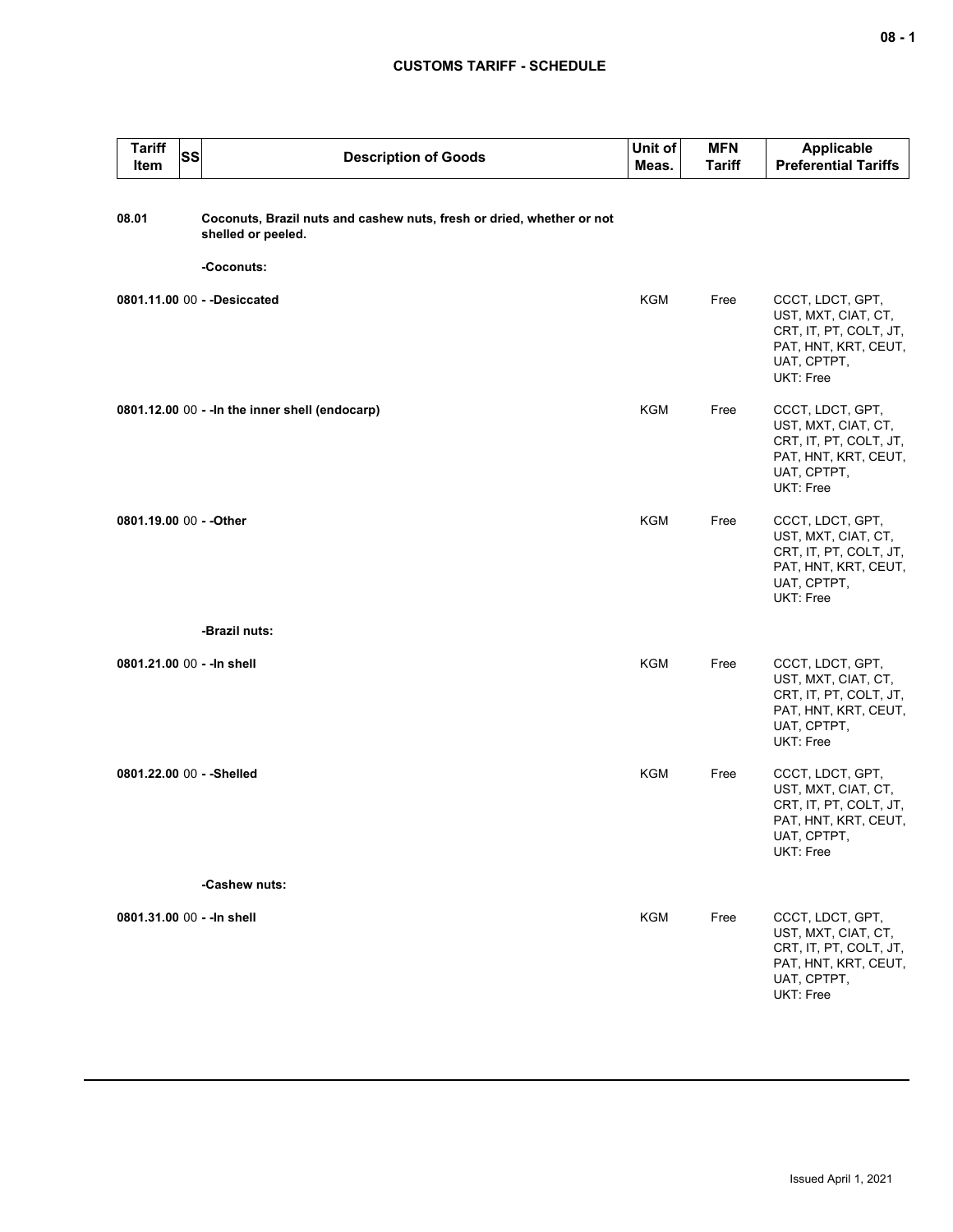| <b>Tariff</b><br>SS<br>Item | <b>Description of Goods</b>                                   | Unit of<br>Meas. | <b>MFN</b><br><b>Tariff</b> | <b>Applicable</b><br><b>Preferential Tariffs</b>                                                                             |
|-----------------------------|---------------------------------------------------------------|------------------|-----------------------------|------------------------------------------------------------------------------------------------------------------------------|
| 0801.32.00 00 - - Shelled   |                                                               | <b>KGM</b>       | Free                        | CCCT, LDCT, GPT,<br>UST, MXT, CIAT, CT,<br>CRT, IT, PT, COLT, JT,<br>PAT, HNT, KRT, CEUT,<br>UAT, CPTPT,<br><b>UKT: Free</b> |
| 08.02                       | Other nuts, fresh or dried, whether or not shelled or peeled. |                  |                             |                                                                                                                              |
|                             | -Almonds:                                                     |                  |                             |                                                                                                                              |
| 0802.11.00 00 - - In shell  |                                                               | <b>KGM</b>       | Free                        | CCCT, LDCT, GPT,<br>UST, MXT, CIAT, CT,<br>CRT, IT, PT, COLT, JT,<br>PAT, HNT, KRT, CEUT,<br>UAT, CPTPT,<br><b>UKT: Free</b> |
| 0802.12.00 00 - - Shelled   |                                                               | <b>KGM</b>       | Free                        | CCCT, LDCT, GPT,<br>UST, MXT, CIAT, CT,<br>CRT, IT, PT, COLT, JT,<br>PAT, HNT, KRT, CEUT,<br>UAT, CPTPT,<br><b>UKT: Free</b> |
|                             | -Hazelnuts or filberts (Corylus spp.):                        |                  |                             |                                                                                                                              |
| 0802.21.00 00 - - In shell  |                                                               | KGM              | Free                        | CCCT, LDCT, GPT,<br>UST, MXT, CIAT, CT,<br>CRT, IT, PT, COLT, JT,<br>PAT, HNT, KRT, CEUT,<br>UAT, CPTPT,<br>UKT: Free        |
| 0802.22.00 00 - - Shelled   |                                                               | <b>KGM</b>       | Free                        | CCCT, LDCT, GPT,<br>UST, MXT, CIAT, CT,<br>CRT, IT, PT, COLT, JT,<br>PAT, HNT, KRT, CEUT,<br>UAT, CPTPT,<br><b>UKT: Free</b> |
|                             | -Walnuts:                                                     |                  |                             |                                                                                                                              |
| 0802.31.00 00 - - In shell  |                                                               | KGM              | Free                        | CCCT, LDCT, GPT,<br>UST, MXT, CIAT, CT,<br>CRT, IT, PT, COLT, JT,<br>PAT, HNT, KRT, CEUT,<br>UAT, CPTPT,<br><b>UKT: Free</b> |
| 0802.32.00 00 - - Shelled   |                                                               | <b>KGM</b>       | Free                        | CCCT, LDCT, GPT,<br>UST, MXT, CIAT, CT,<br>CRT, IT, PT, COLT, JT,<br>PAT, HNT, KRT, CEUT,<br>UAT, CPTPT,<br>UKT: Free        |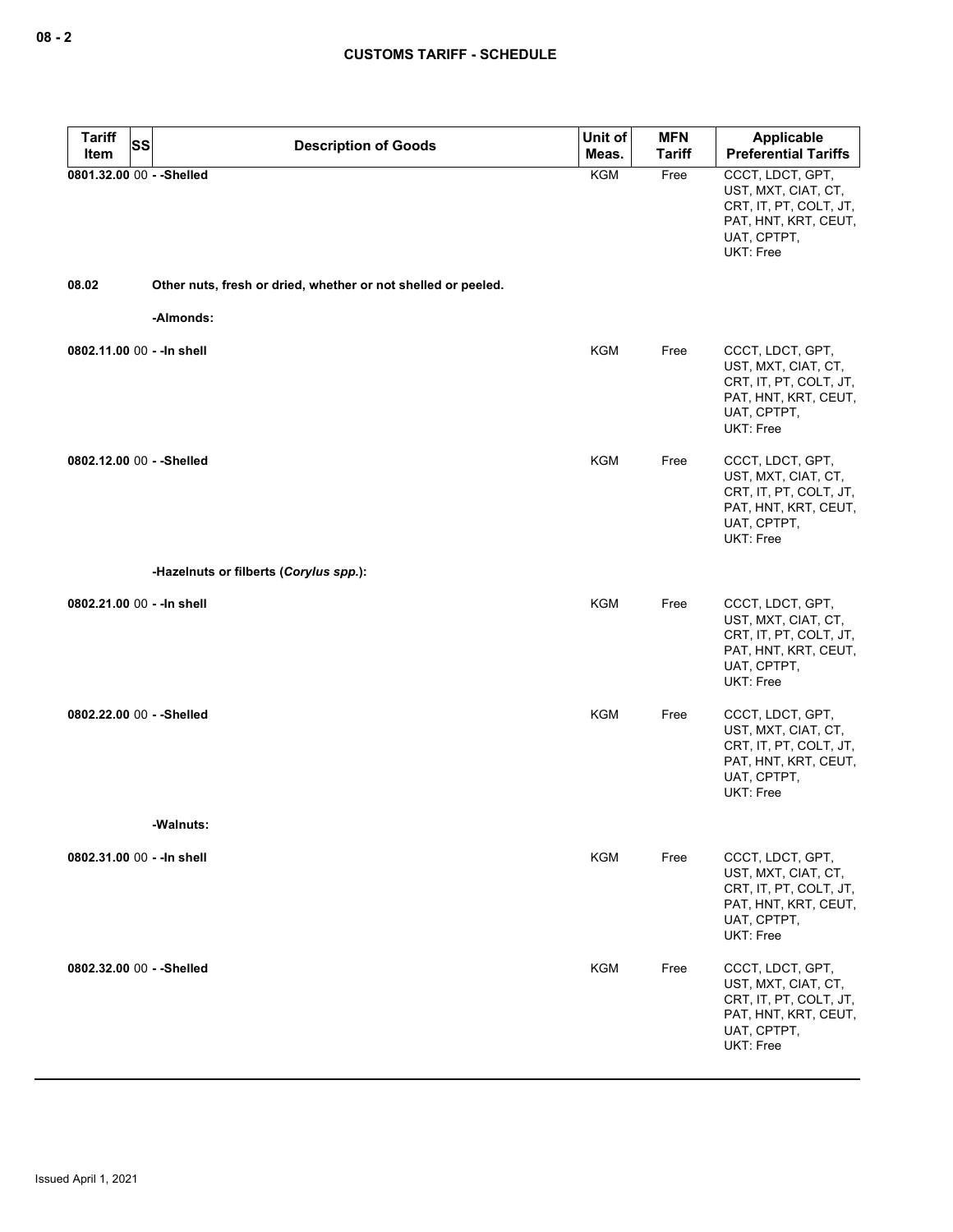| <b>Tariff</b><br><b>SS</b><br>Item | <b>Description of Goods</b>          | Unit of<br>Meas. | <b>MFN</b><br><b>Tariff</b> | Applicable<br><b>Preferential Tariffs</b>                                                                                    |
|------------------------------------|--------------------------------------|------------------|-----------------------------|------------------------------------------------------------------------------------------------------------------------------|
|                                    | -Chestnuts (Castanea spp.):          |                  |                             |                                                                                                                              |
| 0802.41.00 00 - - In shell         |                                      | <b>KGM</b>       | Free                        | CCCT, LDCT, GPT,<br>UST, MXT, CIAT, CT,<br>CRT, IT, PT, COLT, JT,<br>PAT, HNT, KRT, CEUT,<br>UAT, CPTPT,<br>UKT: Free        |
| 0802.42.00 00 - - Shelled          |                                      | KGM              | Free                        | CCCT, LDCT, GPT,<br>UST, MXT, CIAT, CT,<br>CRT, IT, PT, COLT, JT,<br>PAT, HNT, KRT, CEUT,<br>UAT, CPTPT,<br>UKT: Free        |
|                                    | -Pistachios:                         |                  |                             |                                                                                                                              |
| 0802.51.00 00 - - In shell         |                                      | <b>KGM</b>       | Free                        | CCCT, LDCT, GPT,<br>UST, MXT, CIAT, CT,<br>CRT, IT, PT, COLT, JT,<br>PAT, HNT, KRT, CEUT,<br>UAT, CPTPT,<br>UKT: Free        |
| 0802.52.00 00 - - Shelled          |                                      | <b>KGM</b>       | Free                        | CCCT, LDCT, GPT,<br>UST, MXT, CIAT, CT,<br>CRT, IT, PT, COLT, JT,<br>PAT, HNT, KRT, CEUT,<br>UAT, CPTPT,<br>UKT: Free        |
|                                    | -Macadamia nuts:                     |                  |                             |                                                                                                                              |
| 0802.61.00 00 - - In shell         |                                      | KGM              | Free                        | CCCT, LDCT, GPT,<br>UST, MXT, CIAT, CT,<br>CRT, IT, PT, COLT, JT,<br>PAT, HNT, KRT, CEUT,<br>UAT, CPTPT,<br><b>UKT: Free</b> |
| 0802.62.00 00 - - Shelled          |                                      | KGM              | Free                        | CCCT, LDCT, GPT,<br>UST, MXT, CIAT, CT,<br>CRT, IT, PT, COLT, JT,<br>PAT, HNT, KRT, CEUT,<br>UAT, CPTPT,<br>UKT: Free        |
|                                    | 0802.70.00 00 -Kola nuts (Cola spp.) | <b>KGM</b>       | Free                        | CCCT, LDCT, GPT,<br>UST, MXT, CIAT, CT,<br>CRT, IT, PT, COLT, JT,<br>PAT, HNT, KRT, CEUT,<br>UAT, CPTPT,<br>UKT: Free        |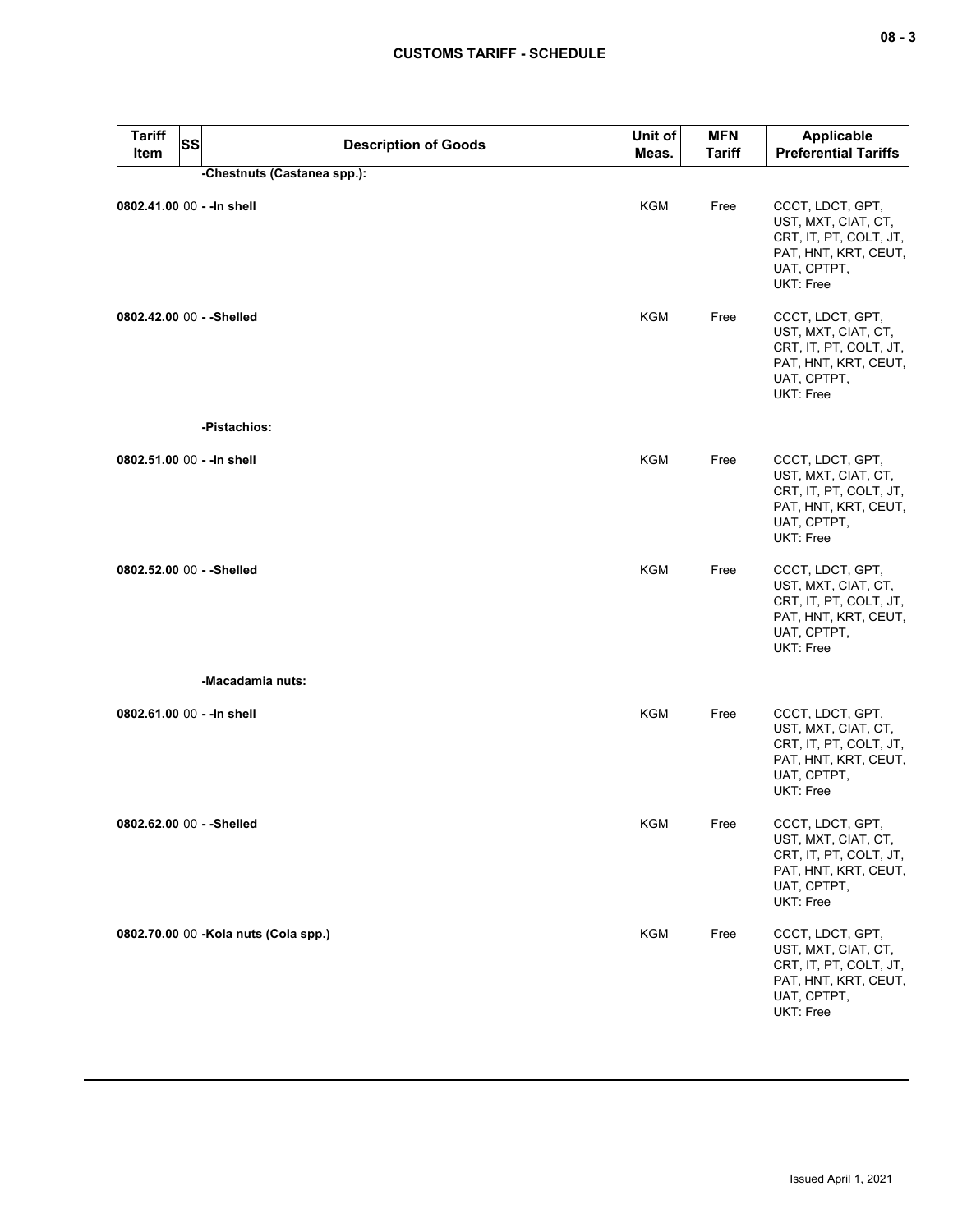| <b>Tariff</b>             | <b>SS</b> |                                                                                        | Unit of           | <b>MFN</b>    | <b>Applicable</b>                                                                                                     |
|---------------------------|-----------|----------------------------------------------------------------------------------------|-------------------|---------------|-----------------------------------------------------------------------------------------------------------------------|
| Item                      |           | <b>Description of Goods</b>                                                            | Meas.             | <b>Tariff</b> | <b>Preferential Tariffs</b>                                                                                           |
|                           |           | 0802.80.00 00 -Areca nuts                                                              | <b>KGM</b>        | Free          | CCCT, LDCT, GPT,<br>UST, MXT, CIAT, CT,<br>CRT, IT, PT, COLT, JT,<br>PAT, HNT, KRT, CEUT,<br>UAT, CPTPT,<br>UKT: Free |
| 0802.90.00                |           | -Other                                                                                 |                   | Free          | CCCT, LDCT, GPT,<br>UST, MXT, CIAT, CT,<br>CRT, IT, PT, COLT, JT,<br>PAT, HNT, KRT, CEUT,<br>UAT, CPTPT,<br>UKT: Free |
|                           |           | - - - - - Pecans:                                                                      |                   |               |                                                                                                                       |
|                           |           |                                                                                        | KGM<br><b>KGM</b> |               |                                                                                                                       |
|                           |           |                                                                                        | KGM               |               |                                                                                                                       |
|                           |           |                                                                                        |                   |               |                                                                                                                       |
| 08.03                     |           | Bananas, including plantains, fresh or dried.                                          |                   |               |                                                                                                                       |
| 0803.10.00 00 - Plantains |           |                                                                                        | KGM               | Free          | CCCT, LDCT, GPT,<br>UST, MXT, CIAT, CT,<br>CRT, IT, PT, COLT, JT,<br>PAT, HNT, KRT, CEUT,<br>UAT, CPTPT,<br>UKT: Free |
| 0803.90.00                |           | -Other                                                                                 |                   | Free          | CCCT, LDCT, GPT,<br>UST, MXT, CIAT, CT,<br>CRT, IT, PT, COLT, JT,<br>PAT, HNT, KRT, CEUT,<br>UAT, CPTPT,<br>UKT: Free |
|                           |           |                                                                                        | KGM               |               |                                                                                                                       |
|                           |           |                                                                                        | KGM               |               |                                                                                                                       |
| 08.04                     |           | Dates, figs, pineapples, avocados, guavas, mangoes and mangosteens,<br>fresh or dried. |                   |               |                                                                                                                       |
| 0804.10.00                |           | -Dates                                                                                 |                   | Free          | CCCT, LDCT, GPT,<br>UST, MXT, CIAT, CT,<br>CRT, IT, PT, COLT, JT,<br>PAT, HNT, KRT, CEUT,<br>UAT, CPTPT,<br>UKT: Free |
|                           |           |                                                                                        | KGM               |               |                                                                                                                       |
|                           |           |                                                                                        | KGM               |               |                                                                                                                       |
| 0804.20.00                |           | -Figs                                                                                  |                   | Free          | CCCT, LDCT, GPT,<br>UST, MXT, CIAT, CT,<br>CRT, IT, PT, COLT, JT,<br>PAT, HNT, KRT, CEUT,<br>UAT, CPTPT,<br>UKT: Free |
|                           |           |                                                                                        | KGM               |               |                                                                                                                       |
|                           |           |                                                                                        | KGM               |               |                                                                                                                       |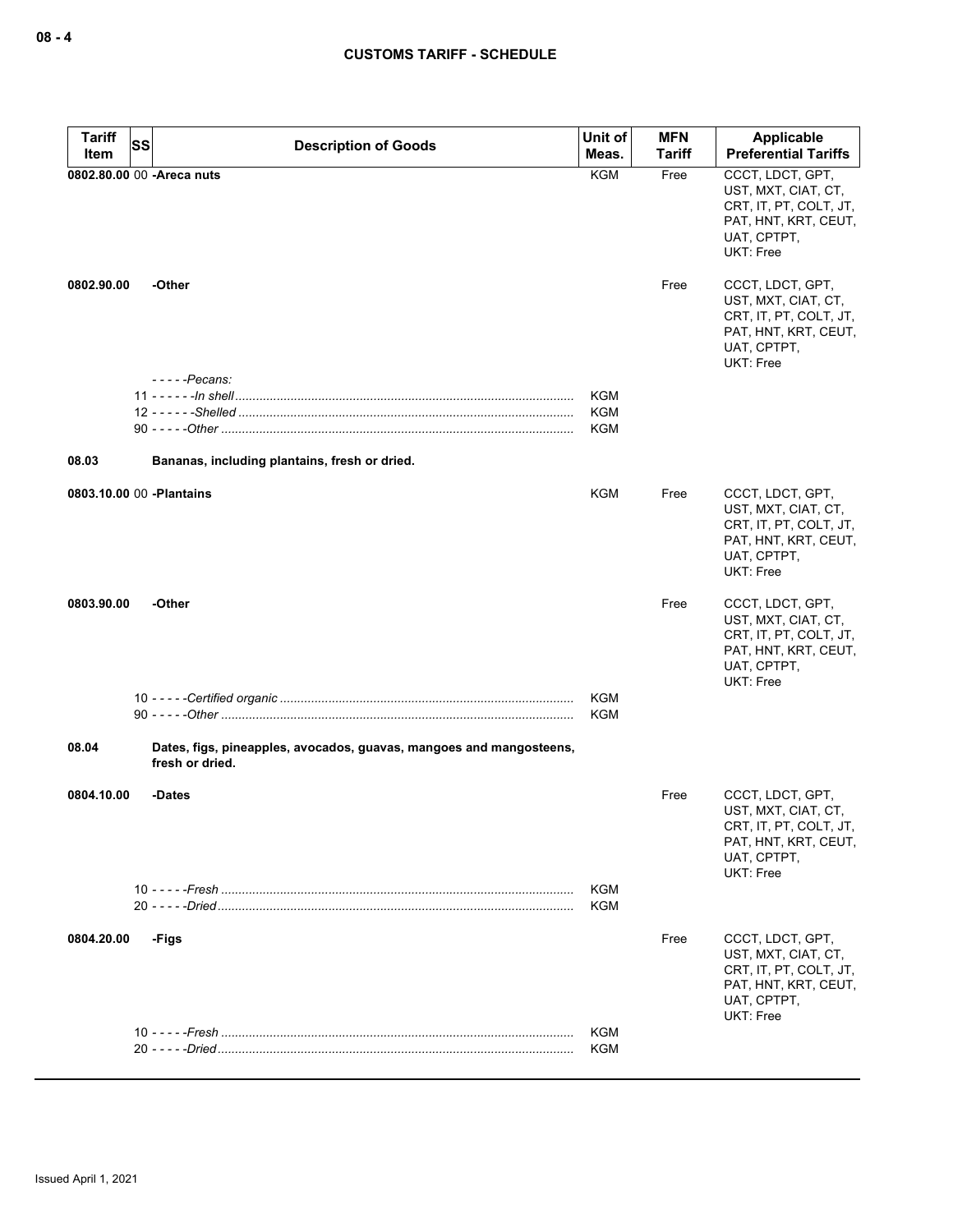| <b>Tariff</b><br><b>SS</b> | <b>Description of Goods</b>                                                                          | Unit of    | <b>MFN</b> | <b>Applicable</b>                                                                                                     |
|----------------------------|------------------------------------------------------------------------------------------------------|------------|------------|-----------------------------------------------------------------------------------------------------------------------|
| Item                       |                                                                                                      | Meas.      | Tariff     | <b>Preferential Tariffs</b>                                                                                           |
| 0804.30.00                 | -Pineapples<br>- - - - -Fresh:                                                                       |            | Free       | CCCT, LDCT, GPT,<br>UST, MXT, CIAT, CT,<br>CRT, IT, PT, COLT, JT,<br>PAT, HNT, KRT, CEUT,<br>UAT, CPTPT,<br>UKT: Free |
|                            |                                                                                                      | KGM        |            |                                                                                                                       |
|                            |                                                                                                      | KGM<br>KGM |            |                                                                                                                       |
|                            |                                                                                                      |            |            |                                                                                                                       |
| 0804.40.00 00 - Avocados   |                                                                                                      | KGM        | Free       | CCCT, LDCT, GPT,<br>UST, MXT, CIAT, CT,<br>CRT, IT, PT, COLT, JT,<br>PAT, HNT, KRT, CEUT,<br>UAT, CPTPT,<br>UKT: Free |
| 0804.50.00                 | -Guavas, mangoes and mangosteens                                                                     |            | Free       | CCCT, LDCT, GPT,<br>UST, MXT, CIAT, CT,<br>CRT, IT, PT, COLT, JT,<br>PAT, HNT, KRT, CEUT,<br>UAT, CPTPT,<br>UKT: Free |
|                            |                                                                                                      | KGM        |            |                                                                                                                       |
|                            |                                                                                                      | KGM        |            |                                                                                                                       |
| 08.05                      | Citrus fruit, fresh or dried.                                                                        |            |            |                                                                                                                       |
| 0805.10.00                 | -Oranges                                                                                             |            | Free       | CCCT, LDCT, GPT,<br>UST, MXT, CIAT, CT,<br>CRT, IT, PT, COLT, JT,<br>PAT, HNT, KRT, CEUT,<br>UAT, CPTPT,<br>UKT: Free |
|                            |                                                                                                      | <b>KGM</b> |            |                                                                                                                       |
|                            |                                                                                                      | <b>KGM</b> |            |                                                                                                                       |
|                            | -Mandarins (including tangerines and satsumas); clementines, wilkings<br>and similar citrus hybrids: |            |            |                                                                                                                       |
|                            | 0805.21.00 00 - -Mandarins (including tangerines and satsumas)                                       | KGM        | Free       | CCCT, LDCT, GPT,<br>UST, MXT, CIAT, CT,<br>CRT, IT, PT, COLT, JT,<br>PAT, HNT, KRT, CEUT,<br>UAT, CPTPT,<br>UKT: Free |
|                            | 0805.22.00 00 - - Clementines                                                                        | <b>KGM</b> | Free       | CCCT, LDCT, GPT,<br>UST, MXT, CIAT, CT,<br>CRT, IT, PT, COLT, JT,<br>PAT, HNT, KRT, CEUT,<br>UAT, CPTPT,<br>UKT: Free |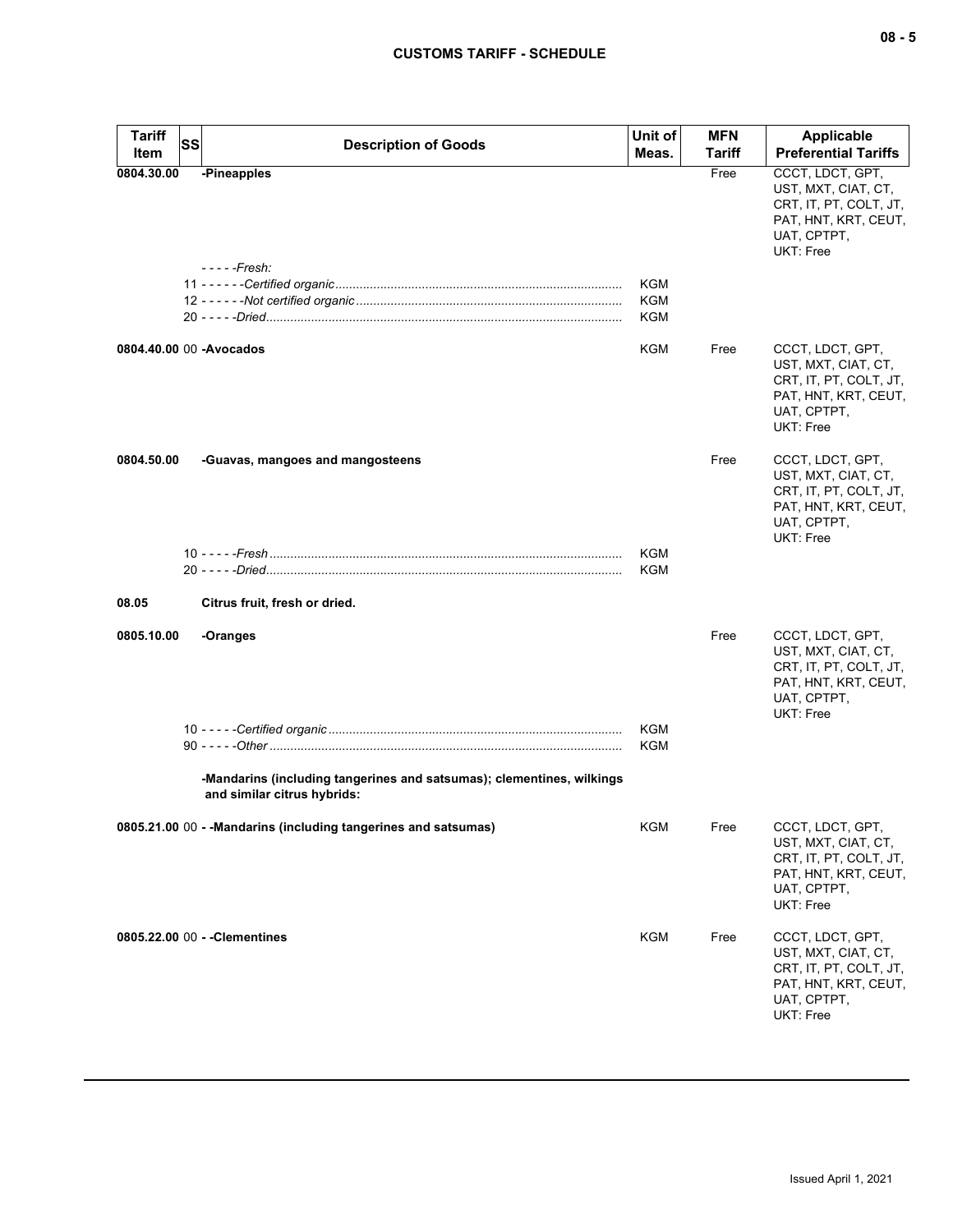| <b>Tariff</b>           | SS<br><b>Description of Goods</b>                                                                                                                                                                                                                                | Unit of           | <b>MFN</b>         | Applicable                                                                                                                   |
|-------------------------|------------------------------------------------------------------------------------------------------------------------------------------------------------------------------------------------------------------------------------------------------------------|-------------------|--------------------|------------------------------------------------------------------------------------------------------------------------------|
| Item                    |                                                                                                                                                                                                                                                                  | Meas.             | Tariff             | <b>Preferential Tariffs</b>                                                                                                  |
| 0805.29.00 00 - - Other |                                                                                                                                                                                                                                                                  | <b>KGM</b>        | Free               | CCCT, LDCT, GPT,<br>UST, MXT, CIAT, CT,<br>CRT, IT, PT, COLT, JT,<br>PAT, HNT, KRT, CEUT,<br>UAT, CPTPT,<br><b>UKT: Free</b> |
| 0805.40.00              | -Grapefruit, including pomelos                                                                                                                                                                                                                                   |                   | Free               | CCCT, LDCT, GPT,<br>UST, MXT, CIAT, CT,<br>CRT, IT, PT, COLT, JT,<br>PAT, HNT, KRT, CEUT,<br>UAT, CPTPT,<br><b>UKT: Free</b> |
|                         |                                                                                                                                                                                                                                                                  | KGM<br><b>KGM</b> |                    |                                                                                                                              |
|                         |                                                                                                                                                                                                                                                                  |                   |                    |                                                                                                                              |
| 0805.50.00              | -Lemons (Citrus limon, Citrus limonum) and limes (Citrus aurantifolia,<br>Citrus latifolia)                                                                                                                                                                      |                   | Free               | CCCT, LDCT, GPT,<br>UST, MXT, CIAT, CT,<br>CRT, IT, PT, COLT, JT,<br>PAT, HNT, KRT, CEUT,<br>UAT, CPTPT,<br><b>UKT: Free</b> |
|                         | -----Fresh, certified organic:                                                                                                                                                                                                                                   |                   |                    |                                                                                                                              |
|                         |                                                                                                                                                                                                                                                                  | KGM               |                    |                                                                                                                              |
|                         | -----Fresh, not certified organic:                                                                                                                                                                                                                               | KGM               |                    |                                                                                                                              |
|                         |                                                                                                                                                                                                                                                                  | KGM               |                    |                                                                                                                              |
|                         |                                                                                                                                                                                                                                                                  | <b>KGM</b>        |                    |                                                                                                                              |
|                         |                                                                                                                                                                                                                                                                  | KGM               |                    |                                                                                                                              |
| 0805.90.00              | -Other                                                                                                                                                                                                                                                           |                   | Free               | CCCT, LDCT, GPT,<br>UST, MXT, CIAT, CT,<br>CRT, IT, PT, COLT, JT,<br>PAT, HNT, KRT, CEUT,<br>UAT, CPTPT,<br>UKT: Free        |
|                         |                                                                                                                                                                                                                                                                  | <b>KGM</b>        |                    |                                                                                                                              |
|                         |                                                                                                                                                                                                                                                                  | KGM               |                    |                                                                                                                              |
| 08.06                   | Grapes, fresh or dried.                                                                                                                                                                                                                                          |                   |                    |                                                                                                                              |
| 0806.10                 | -Fresh                                                                                                                                                                                                                                                           |                   |                    |                                                                                                                              |
|                         | --- Grapes of the species Vitis labrusca, in their natural state:                                                                                                                                                                                                |                   |                    |                                                                                                                              |
|                         | 0806.10.11 00 - - - - Imported during such period specified by order of the Minister of Public<br>Safety and Emergency Preparedness or the President of the Canada<br>Border Services Agency, not exceeding 15 weeks in any 12 month period<br>ending 31st March | KGM               | 1.41 $\not\in$ /kg | CCCT, LDCT, UST,<br>MXT, CIAT, CT, CRT,<br>IT, PT, COLT, JT, PAT,<br>HNT, KRT, CEUT, UAT,<br>CPTPT, UKT: Free                |
|                         | 0806.10.19 00 - - - - Other                                                                                                                                                                                                                                      | KGM               | Free               | CCCT, LDCT, GPT,<br>UST, MXT, CIAT, CT,<br>CRT, IT, PT, COLT, JT,<br>PAT, HNT, KRT, CEUT,<br>UAT, CPTPT,<br>UKT: Free        |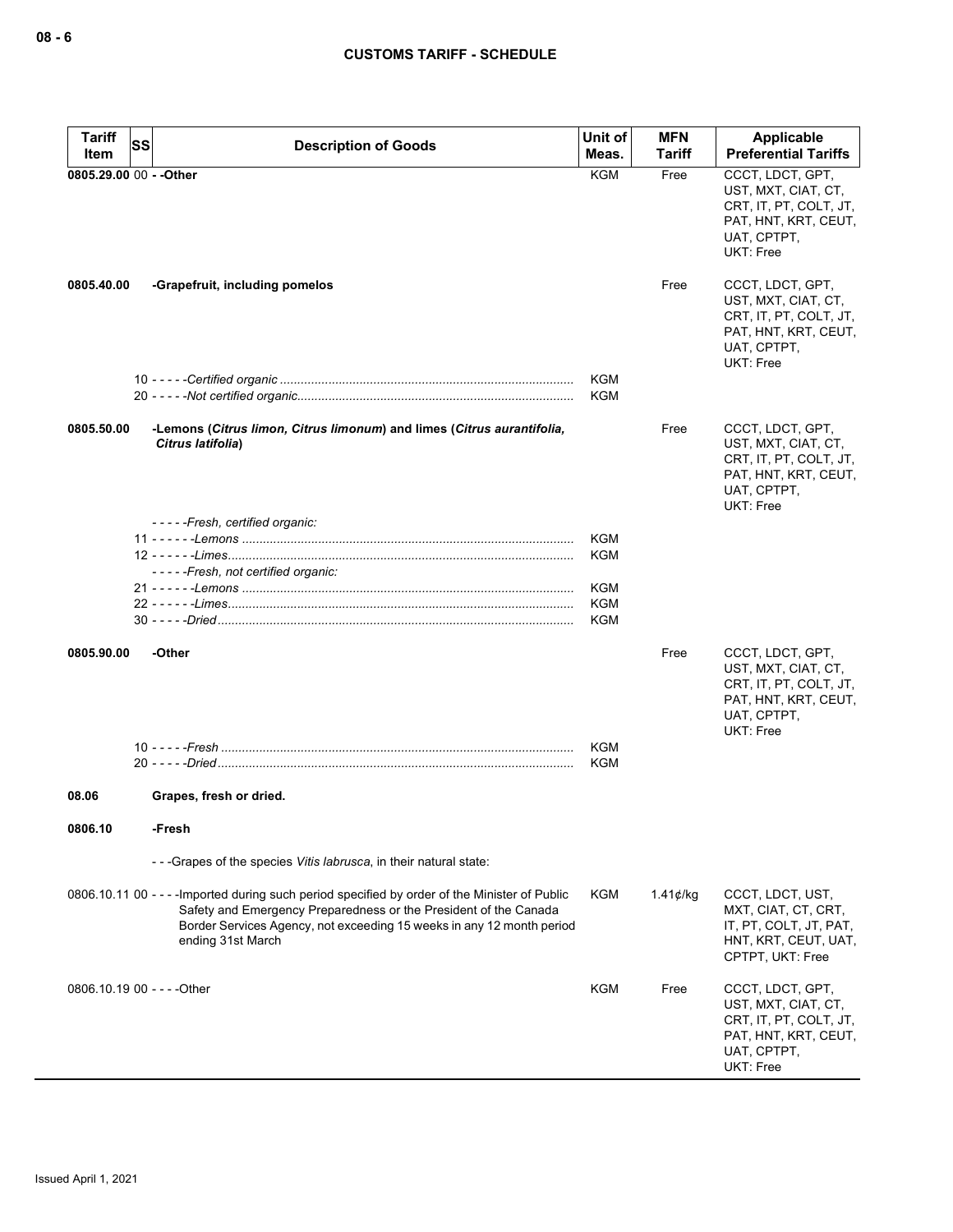| <b>Tariff</b><br>Item       | SS | <b>Description of Goods</b>                                 | Unit of<br>Meas.  | <b>MFN</b><br>Tariff | <b>Applicable</b><br><b>Preferential Tariffs</b>                                                                           |
|-----------------------------|----|-------------------------------------------------------------|-------------------|----------------------|----------------------------------------------------------------------------------------------------------------------------|
|                             |    | $- -$ Other:                                                |                   |                      |                                                                                                                            |
| 0806.10.91                  |    | - - - - In their natural state                              |                   | Free                 | CCCT, LDCT, GPT,<br>UST, MXT, CIAT, CT,<br>CRT, IT, PT, COLT, JT,<br>PAT, HNT, KRT, CEUT,<br>UAT, CPTPT,<br>UKT: Free      |
|                             |    |                                                             | KGM<br>KGM        |                      |                                                                                                                            |
| 0806.10.99 00 - - - - Other |    |                                                             | KGM               | 6%                   | CCCT, LDCT, UST,<br>MXT, CIAT, CT, CRT,<br>IT, PT, COLT, JT, PAT,<br>HNT, KRT, CEUT, UAT,<br>CPTPT, UKT: Free              |
| 0806.20.00 00 -Dried        |    |                                                             | KGM               | Free                 | CCCT, LDCT, GPT,<br>UST, MXT, CIAT, CT,<br>CRT, IT, SLT, PT,<br>COLT, JT, PAT, HNT,<br>KRT, CEUT, UAT,<br>CPTPT, UKT: Free |
| 08.07                       |    | Melons (including watermelons) and papaws (papayas), fresh. |                   |                      |                                                                                                                            |
|                             |    | -Melons (including watermelons):                            |                   |                      |                                                                                                                            |
| 0807.11.00                  |    | - - Watermelons                                             |                   | Free                 | CCCT, LDCT, GPT,<br>UST, MXT, CIAT, CT,<br>CRT, IT, SLT, PT,<br>COLT, JT, PAT, HNT,<br>KRT, CEUT, UAT,<br>CPTPT, UKT: Free |
|                             |    |                                                             | <b>KGM</b><br>KGM |                      |                                                                                                                            |
| 0807.19.00                  |    | - -Other                                                    |                   | Free                 | CCCT, LDCT, GPT,<br>UST, MXT, CIAT, CT,<br>CRT, IT, SLT, PT,<br>COLT, JT, PAT, HNT,<br>KRT, CEUT, UAT,<br>CPTPT, UKT: Free |
|                             |    |                                                             | KGM<br>KGM<br>KGM |                      |                                                                                                                            |
| 0807.20.00                  |    | -Papaws (papayas)                                           |                   | Free                 | CCCT, LDCT, GPT,<br>UST, MXT, CIAT, CT,<br>CRT, IT, PT, COLT, JT,<br>PAT, HNT, KRT, CEUT,<br>UAT, CPTPT,<br>UKT: Free      |
|                             |    |                                                             | KGM<br>KGM        |                      |                                                                                                                            |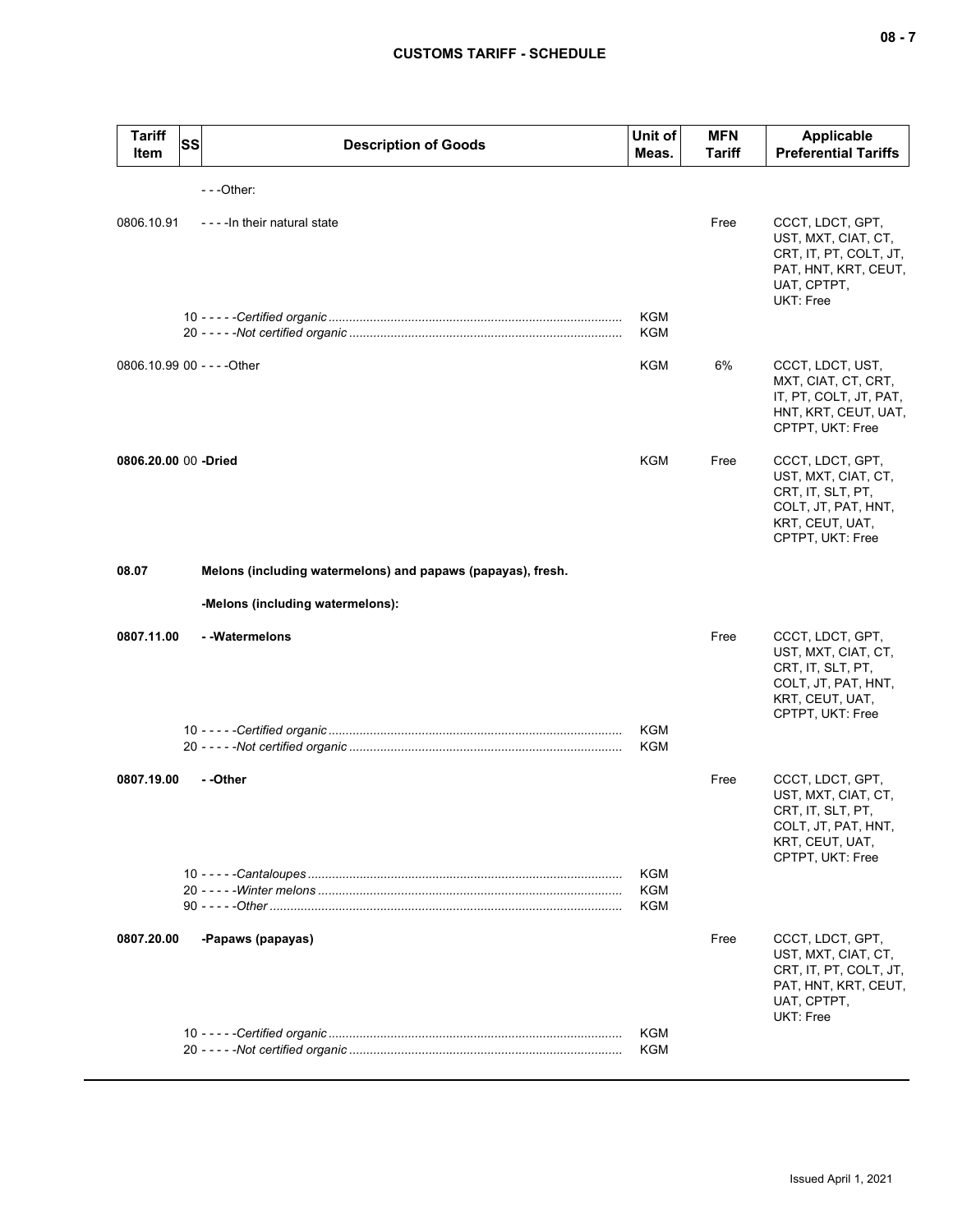| <b>Tariff</b><br>Item     | SS | <b>Description of Goods</b>                              | Unit of<br>Meas. | <b>MFN</b><br><b>Tariff</b> | <b>Applicable</b><br><b>Preferential Tariffs</b>                                                                             |
|---------------------------|----|----------------------------------------------------------|------------------|-----------------------------|------------------------------------------------------------------------------------------------------------------------------|
| 08.08                     |    | Apples, pears and quinces, fresh.                        |                  |                             |                                                                                                                              |
|                           |    |                                                          |                  |                             |                                                                                                                              |
| 0808.10                   |    | -Apples                                                  |                  |                             |                                                                                                                              |
| 0808.10.10                |    | --- In their natural state                               |                  | Free                        | CCCT, LDCT, GPT,<br>UST, MXT, CIAT, CT,<br>CRT, IT, PT, COLT, JT,<br>PAT, HNT, KRT, CEUT,<br>UAT, CPTPT,<br><b>UKT: Free</b> |
|                           |    | -----For processing:                                     |                  |                             |                                                                                                                              |
|                           |    |                                                          | KGM              |                             |                                                                                                                              |
|                           |    |                                                          | KGM              |                             |                                                                                                                              |
|                           |    |                                                          | KGM              |                             |                                                                                                                              |
|                           |    |                                                          | KGM              |                             |                                                                                                                              |
|                           |    |                                                          | KGM              |                             |                                                                                                                              |
|                           |    |                                                          | KGM              |                             |                                                                                                                              |
|                           |    |                                                          | <b>KGM</b>       |                             |                                                                                                                              |
|                           |    | -----Certified organic:                                  | KGM              |                             |                                                                                                                              |
|                           |    |                                                          | <b>KGM</b>       |                             |                                                                                                                              |
|                           |    |                                                          | <b>KGM</b>       |                             |                                                                                                                              |
|                           |    |                                                          | KGM              |                             |                                                                                                                              |
|                           |    |                                                          | KGM              |                             |                                                                                                                              |
|                           |    |                                                          | KGM              |                             |                                                                                                                              |
|                           |    | $---Other:$                                              |                  |                             |                                                                                                                              |
|                           |    |                                                          | KGM              |                             |                                                                                                                              |
|                           |    |                                                          | KGM              |                             |                                                                                                                              |
|                           |    |                                                          | KGM              |                             |                                                                                                                              |
|                           |    |                                                          | KGM              |                             |                                                                                                                              |
|                           |    |                                                          | KGM              |                             |                                                                                                                              |
|                           |    |                                                          |                  |                             |                                                                                                                              |
|                           |    |                                                          | KGM              |                             |                                                                                                                              |
|                           |    |                                                          | <b>KGM</b>       |                             |                                                                                                                              |
|                           |    | 99 - - - - - <i>-Other ……………………………………………………………………………</i> | <b>KGM</b>       |                             |                                                                                                                              |
| 0808.10.90 00 - - - Other |    |                                                          | KGM              | 8.5%                        | CCCT, LDCT, UST,<br>MXT, CT, CRT, IT, PT,<br>COLT, JT, PAT, HNT,<br>KRT, CEUT, UAT,<br>CPTPT, UKT: Free<br>GPT: 5%           |
| 0808.30                   |    | -Pears                                                   |                  |                             |                                                                                                                              |
|                           |    | 0808.30.10 00 - - - For processing                       | KGM              | Free                        | CCCT, LDCT, UST,<br>MXT, CT, CRT, IT, PT,<br>COLT, JT, PAT, HNT,<br>KRT, CEUT, UAT,<br>CPTPT, UKT: Free                      |
|                           |    | $--$ Other:                                              |                  |                             |                                                                                                                              |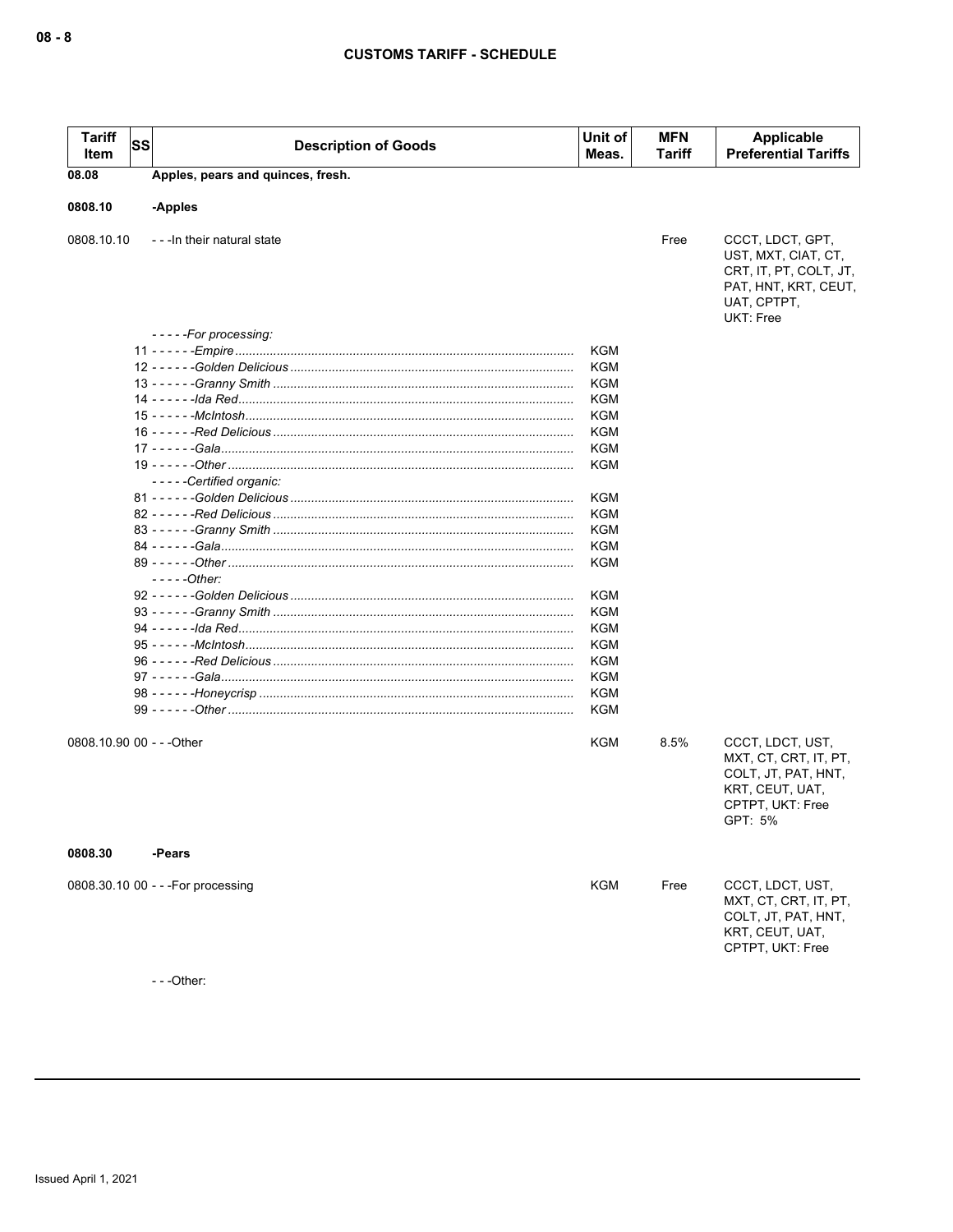| <b>Tariff</b><br>Item       | SS | <b>Description of Goods</b>                                                                                                                                                                                                                                      | Unit of<br>Meas. | <b>MFN</b><br>Tariff                             | <b>Applicable</b><br><b>Preferential Tariffs</b>                                                                             |
|-----------------------------|----|------------------------------------------------------------------------------------------------------------------------------------------------------------------------------------------------------------------------------------------------------------------|------------------|--------------------------------------------------|------------------------------------------------------------------------------------------------------------------------------|
|                             |    | 0808.30.91 00 - - - - Imported during such period specified by order of the Minister of Public<br>Safety and Emergency Preparedness or the President of the Canada<br>Border Services Agency, not exceeding 24 weeks in any 12 month period<br>ending 31st March | KGM              | 2.81 $\not\in$ /kg but<br>not less than<br>10.5% | AUT, NZT, CCCT, LDCT,<br>UST, MXT, CT, CRT, IT,<br>PT, COLT, JT, PAT,<br>HNT, KRT, CEUT, UAT,<br>CPTPT, UKT: Free            |
| 0808.30.99                  |    | - - - - Other                                                                                                                                                                                                                                                    |                  | Free                                             | CCCT, LDCT, GPT,<br>UST, MXT, CIAT, CT,<br>CRT, IT, PT, COLT, JT,<br>PAT, HNT, KRT, CEUT,<br>UAT, CPTPT,<br>UKT: Free        |
|                             |    |                                                                                                                                                                                                                                                                  | KGM<br>KGM       |                                                  |                                                                                                                              |
| 0808.40.00 00 -Quinces      |    |                                                                                                                                                                                                                                                                  | KGM              | Free                                             | CCCT, LDCT, GPT,<br>UST, MXT, CIAT, CT,<br>CRT, IT, PT, COLT, JT,<br>PAT, HNT, KRT, CEUT,<br>UAT, CPTPT,<br>UKT: Free        |
| 08.09                       |    | Apricots, cherries, peaches (including nectarines), plums and sloes,<br>fresh.                                                                                                                                                                                   |                  |                                                  |                                                                                                                              |
| 0809.10                     |    | -Apricots                                                                                                                                                                                                                                                        |                  |                                                  |                                                                                                                              |
|                             |    | 0809.10.10 00 - - - For processing                                                                                                                                                                                                                               | <b>KGM</b>       | Free                                             | CCCT, LDCT, GPT,<br>UST, MXT, CT, CRT, IT,<br>PT, COLT, JT, PAT,<br>HNT, KRT, CEUT, UAT,<br>CPTPT, UKT: Free                 |
|                             |    | ---Other:                                                                                                                                                                                                                                                        |                  |                                                  |                                                                                                                              |
|                             |    | 0809.10.91 00 - - - - Imported during such period specified by order of the Minister of Public<br>Safety and Emergency Preparedness or the President of the Canada<br>Border Services Agency, not exceeding 10 weeks in any 12 month period<br>ending 31st March | KGM              | 4.68 $\not\in$ /kg but<br>not less than<br>10.5% | CCCT, LDCT, UST,<br>MXT, CT, CRT, IT, PT,<br>COLT, JT, PAT, HNT,<br>KRT, CEUT, UAT,<br>CPTPT, UKT: Free<br>GPT: 5%           |
| 0809.10.99 00 - - - - Other |    |                                                                                                                                                                                                                                                                  | KGM              | Free                                             | CCCT, LDCT, GPT,<br>UST, MXT, CIAT, CT,<br>CRT, IT, PT, COLT, JT,<br>PAT, HNT, KRT, CEUT,<br>UAT, CPTPT,<br><b>UKT: Free</b> |
|                             |    | -Cherries:                                                                                                                                                                                                                                                       |                  |                                                  |                                                                                                                              |
| 0809.21                     |    | - -Sour cherries (Prunus cerasus)                                                                                                                                                                                                                                |                  |                                                  |                                                                                                                              |
|                             |    | - - - In their natural state:                                                                                                                                                                                                                                    |                  |                                                  |                                                                                                                              |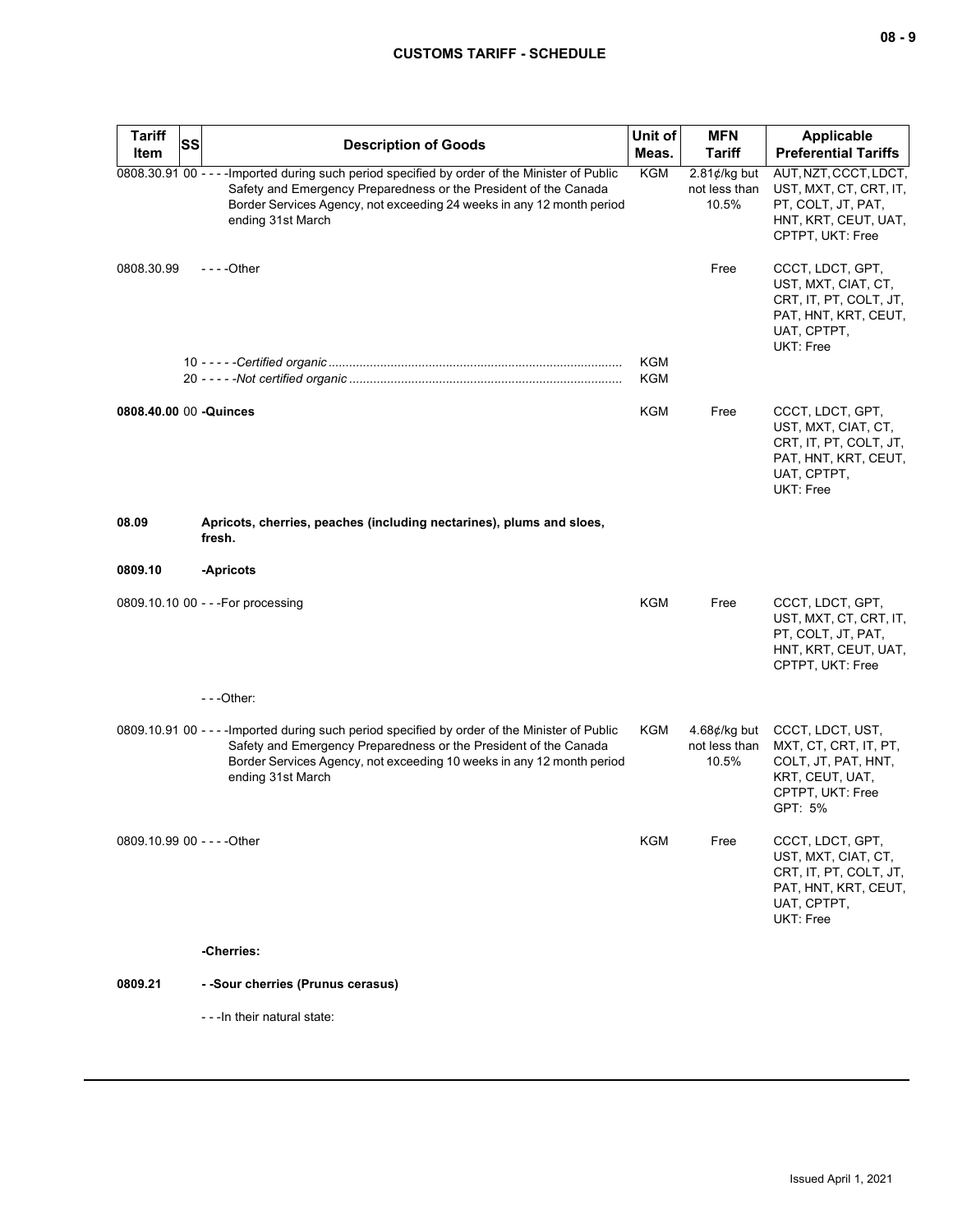| <b>Tariff</b>             | <b>SS</b><br><b>Description of Goods</b>                                                                                                                                                                                                                         | Unit of           | <b>MFN</b>                                             | Applicable                                                                                                                |
|---------------------------|------------------------------------------------------------------------------------------------------------------------------------------------------------------------------------------------------------------------------------------------------------------|-------------------|--------------------------------------------------------|---------------------------------------------------------------------------------------------------------------------------|
| Item                      |                                                                                                                                                                                                                                                                  | Meas.             | <b>Tariff</b>                                          | <b>Preferential Tariffs</b>                                                                                               |
|                           | 0809.21.11 00 - - - - Imported during such period specified by order of the Minister of Public<br>Safety and Emergency Preparedness or the President of the Canada<br>Border Services Agency, not exceeding 10 weeks in any 12 month period<br>ending 31st March | <b>KGM</b>        | 5.64 $¢$ /kg but<br>not less than<br>8%                | CCCT, LDCT, UST,<br>MXT, CT, CRT, IT, NT,<br>PT, COLT, JT, PAT,<br>HNT, KRT, CEUT, UAT,<br>CPTPT, UKT: Free<br>GPT: 5%    |
|                           | 0809.21.19 00 - - - - Other                                                                                                                                                                                                                                      | <b>KGM</b>        | Free                                                   | CCCT, LDCT, GPT,<br>UST, MXT, CIAT, CT,<br>CRT, IT, NT, PT, COLT,<br>JT, PAT, HNT, KRT,<br>CEUT, UAT, CPTPT,<br>UKT: Free |
| 0809.21.90 00 - - - Other |                                                                                                                                                                                                                                                                  | KGM               | 6%                                                     | CCCT, LDCT, UST,<br>MXT, CT, CRT, IT, NT,<br>PT, COLT, JT, PAT,<br>HNT, KRT, CEUT, UAT,<br>CPTPT, UKT: Free<br>GPT: 5%    |
| 0809.29                   | - -Other                                                                                                                                                                                                                                                         |                   |                                                        |                                                                                                                           |
|                           | 0809.29.10 00 - - - Sweet, for processing                                                                                                                                                                                                                        | KGM               | Free                                                   | CCCT, LDCT, GPT,<br>UST, MXT, CT, CRT, IT,<br>NT, PT, COLT, JT, PAT,<br>HNT, KRT, CEUT, UAT,<br>CPTPT, UKT: Free          |
|                           | ---Other, in their natural state:                                                                                                                                                                                                                                |                   |                                                        |                                                                                                                           |
|                           | 0809.29.21 00 - - - - Imported during such period specified by order of the Minister of Public<br>Safety and Emergency Preparedness or the President of the Canada<br>Border Services Agency, not exceeding 8 weeks in any 12 month period<br>ending 31st March  | KGM               | 5.62 $\not\!\epsilon$ /kg but<br>not less than<br>8.5% | CCCT, LDCT, UST,<br>MXT, CT, CRT, IT, NT,<br>PT, COLT, JT, PAT,<br>HNT, KRT, CEUT, UAT,<br>CPTPT, UKT: Free<br>GPT: 5%    |
| 0809.29.29                | - - - -Other                                                                                                                                                                                                                                                     |                   | Free                                                   | CCCT, LDCT, GPT,<br>UST, MXT, CIAT, CT,<br>CRT, IT, NT, PT, COLT,<br>JT, PAT, HNT, KRT,<br>CEUT, UAT, CPTPT,<br>UKT: Free |
|                           |                                                                                                                                                                                                                                                                  | KGM<br><b>KGM</b> |                                                        |                                                                                                                           |
| 0809.29.90 00 - - - Other |                                                                                                                                                                                                                                                                  | <b>KGM</b>        | 6%                                                     | CCCT, LDCT, UST,<br>MXT, CT, CRT, IT, NT,<br>PT, COLT, JT, PAT,<br>HNT, KRT, CEUT, UAT,<br>CPTPT, UKT: Free<br>GPT: 5%    |

### **0809.30 -Peaches, including nectarines**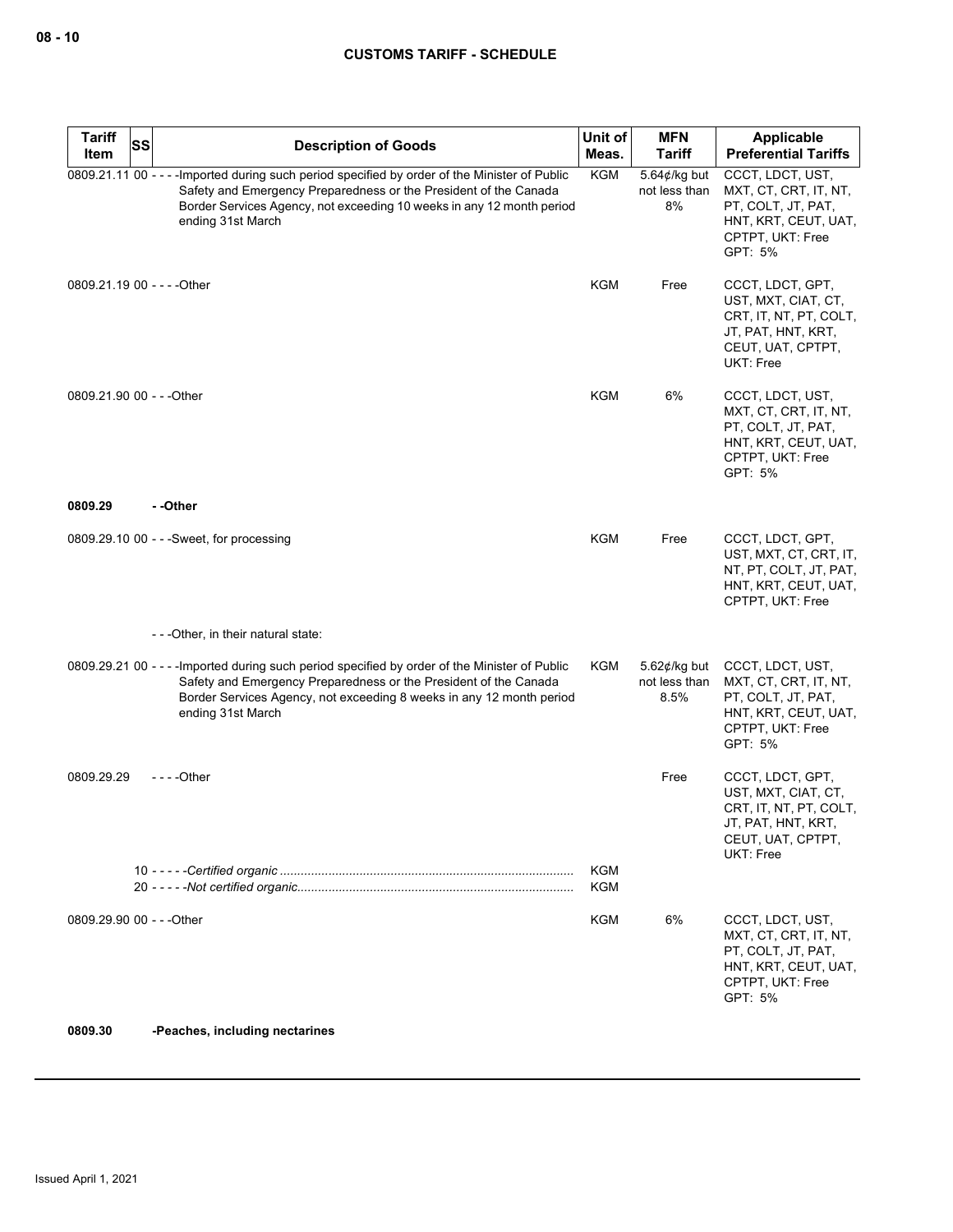| <b>Tariff</b><br><b>SS</b> | <b>Description of Goods</b>                                                                                                                                                                                                                                      | Unit of           | <b>MFN</b>                                       | <b>Applicable</b>                                                                                                        |
|----------------------------|------------------------------------------------------------------------------------------------------------------------------------------------------------------------------------------------------------------------------------------------------------------|-------------------|--------------------------------------------------|--------------------------------------------------------------------------------------------------------------------------|
| Item                       |                                                                                                                                                                                                                                                                  | Meas.             | <b>Tariff</b>                                    | <b>Preferential Tariffs</b>                                                                                              |
|                            | 0809.30.10 00 - - - Peaches, not including nectarines, for processing                                                                                                                                                                                            | <b>KGM</b>        | Free                                             | CCCT, LDCT, GPT,<br>UST, MXT, CIAT, CT,<br>CRT, IT, PT, COLT, JT,<br>PAT, HNT, KRT, CEUT,<br>UAT, CPTPT,<br>UKT: Free    |
|                            | ---Other peaches, in their natural state, not including nectarines:                                                                                                                                                                                              |                   |                                                  |                                                                                                                          |
|                            | 0809.30.21 00 - - - - Imported during such period specified by order of the Minister of Public<br>Safety and Emergency Preparedness or the President of the Canada<br>Border Services Agency, not exceeding 14 weeks in any 12 month period<br>ending 31st March | KGM               | 5.62 $\phi$ /kg but<br>not less than<br>10.5%    | CCCT, LDCT, UST,<br>MXT, CIAT, CT, CRT,<br>IT, PT, COLT, JT, PAT,<br>HNT, KRT, CEUT, UAT,<br>CPTPT, UKT: Free<br>GPT: 8% |
| 0809.30.29                 | $--$ Other                                                                                                                                                                                                                                                       |                   | Free                                             | CCCT, LDCT, GPT,<br>UST, MXT, CIAT, CT,<br>CRT, IT, PT, COLT, JT,<br>PAT, HNT, KRT, CEUT,<br>UAT, CPTPT,<br>UKT: Free    |
|                            |                                                                                                                                                                                                                                                                  | KGM<br><b>KGM</b> |                                                  |                                                                                                                          |
|                            | 0809.30.30 00 - - - Nectarines, in their natural state                                                                                                                                                                                                           | KGM               | Free                                             | CCCT, LDCT, GPT,<br>UST, MXT, CIAT, CT,<br>CRT, IT, PT, COLT, JT,<br>PAT, HNT, KRT, CEUT,<br>UAT, CPTPT,<br>UKT: Free    |
| 0809.30.90 00 - - - Other  |                                                                                                                                                                                                                                                                  | <b>KGM</b>        | 8.5%                                             | CCCT, LDCT, UST,<br>MXT, CIAT, CT, CRT,<br>IT, PT, COLT, JT, PAT,<br>HNT, KRT, CEUT, UAT,<br>CPTPT, UKT: Free<br>GPT: 5% |
| 0809.40                    | -Plums and sloes                                                                                                                                                                                                                                                 |                   |                                                  |                                                                                                                          |
|                            | 0809.40.10 00 - - - Prune plums, for processing                                                                                                                                                                                                                  | KGM               | Free                                             | CCCT, LDCT, GPT,<br>UST, MXT, CT, CRT, IT,<br>PT, COLT, JT, PAT,<br>HNT, KRT, CEUT, UAT,<br>CPTPT, UKT: Free             |
|                            | - - - Other prune plums, in their natural state:                                                                                                                                                                                                                 |                   |                                                  |                                                                                                                          |
|                            | 0809.40.21 00 - - - - Imported during such period specified by order of the Minister of Public<br>Safety and Emergency Preparedness or the President of the Canada<br>Border Services Agency, not exceeding 12 weeks in any 12 month period<br>ending 31st March | KGM               | 2.81 $\not\in$ /kg but<br>not less than<br>10.5% | CCCT, LDCT, UST,<br>MXT, CT, CRT, IT, PT,<br>COLT, JT, PAT, HNT,<br>KRT, CEUT, UAT,<br>CPTPT, UKT: Free<br>GPT: 6%       |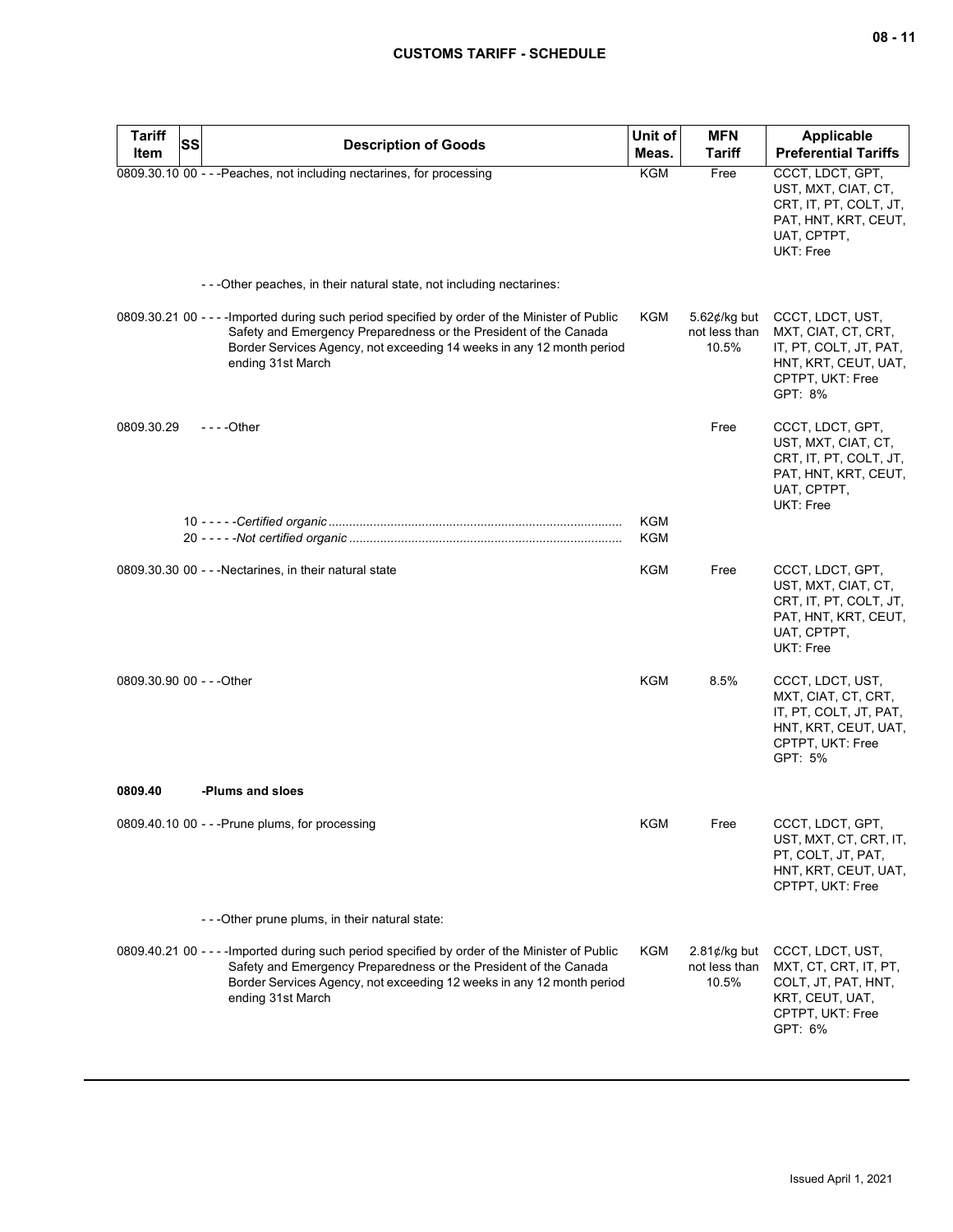| <b>Tariff</b><br>SS                 | <b>Description of Goods</b>                                                                                                                                                                                                                                      | Unit of<br>Meas. | <b>MFN</b><br><b>Tariff</b>               | Applicable<br><b>Preferential Tariffs</b>                                                                                             |
|-------------------------------------|------------------------------------------------------------------------------------------------------------------------------------------------------------------------------------------------------------------------------------------------------------------|------------------|-------------------------------------------|---------------------------------------------------------------------------------------------------------------------------------------|
| Item<br>0809.40.29 00 - - - - Other |                                                                                                                                                                                                                                                                  | <b>KGM</b>       | Free                                      | CCCT, LDCT, GPT,<br>UST, MXT, CIAT, CT,<br>CRT, IT, PT, COLT, JT,<br>PAT, HNT, KRT, CEUT,<br>UAT, CPTPT,<br>UKT: Free                 |
|                                     | ---Plums, other than prune plums, and sloes, in their natural state:                                                                                                                                                                                             |                  |                                           |                                                                                                                                       |
|                                     | 0809.40.31 00 - - - - Imported during such period specified by order of the Minister of Public<br>Safety and Emergency Preparedness or the President of the Canada<br>Border Services Agency, not exceeding 12 weeks in any 12 month period<br>ending 31st March | KGM              | $3.75$ ¢/kg but<br>not less than<br>10.5% | CCCT, LDCT, UST,<br>MXT, CT, CRT, IT, PT,<br>COLT, JT, PAT, HNT,<br>KRT, CEUT, UAT,<br>CPTPT, UKT: Free<br>GPT: 6%                    |
| 0809.40.39 00 - - - - Other         |                                                                                                                                                                                                                                                                  | KGM              | Free                                      | CCCT, LDCT, GPT,<br>UST, MXT, CIAT, CT,<br>CRT, IT, PT, COLT, JT,<br>PAT, HNT, KRT, CEUT,<br>UAT, CPTPT,<br>UKT: Free                 |
| 0809.40.90 00 - - - Other           |                                                                                                                                                                                                                                                                  | <b>KGM</b>       | 8.5%                                      | CCCT, LDCT, UST,<br>MXT, CT, CRT, IT, PT,<br>COLT, JT, PAT, HNT,<br>KRT, CEUT, UAT,<br>CPTPT, UKT: Free<br>GPT: 5%                    |
| 08.10                               | Other fruit, fresh.                                                                                                                                                                                                                                              |                  |                                           |                                                                                                                                       |
| 0810.10                             | -Strawberries                                                                                                                                                                                                                                                    |                  |                                           |                                                                                                                                       |
|                                     | 0810.10.10 00 - - - For processing                                                                                                                                                                                                                               | KGM              | Free                                      | AUT, NZT, CCCT, LDCT,<br>UST, MXT, CIAT, CT,<br>CRT, IT, NT, PT, COLT,<br>JT, PAT, HNT, KRT,<br>CEUT, UAT, CPTPT,<br><b>UKT: Free</b> |
|                                     | $- -$ Other:                                                                                                                                                                                                                                                     |                  |                                           |                                                                                                                                       |
|                                     | 0810.10.91 00 - - - - Imported during such period specified by order of the Minister of Public<br>Safety and Emergency Preparedness or the President of the Canada<br>Border Services Agency, not exceeding 8 weeks in any 12 month period<br>ending 31st March  | KGM              | $5.62$ ¢/kg but<br>not less than<br>8.5%  | CCCT, LDCT, UST,<br>MXT, CIAT, CT, CRT,<br>IT, NT, PT, COLT, JT,<br>PAT, HNT, KRT, CEUT,<br>UAT, CPTPT,<br>UKT: Free                  |
| 0810.10.99                          | $--$ - Other                                                                                                                                                                                                                                                     |                  | Free                                      | CCCT, LDCT, GPT,<br>UST, MXT, CIAT, CT,<br>CRT, IT, PT, COLT, JT,<br>PAT, HNT, KRT, CEUT,<br>UAT, CPTPT,<br>UKT: Free                 |
|                                     |                                                                                                                                                                                                                                                                  | KGM              |                                           |                                                                                                                                       |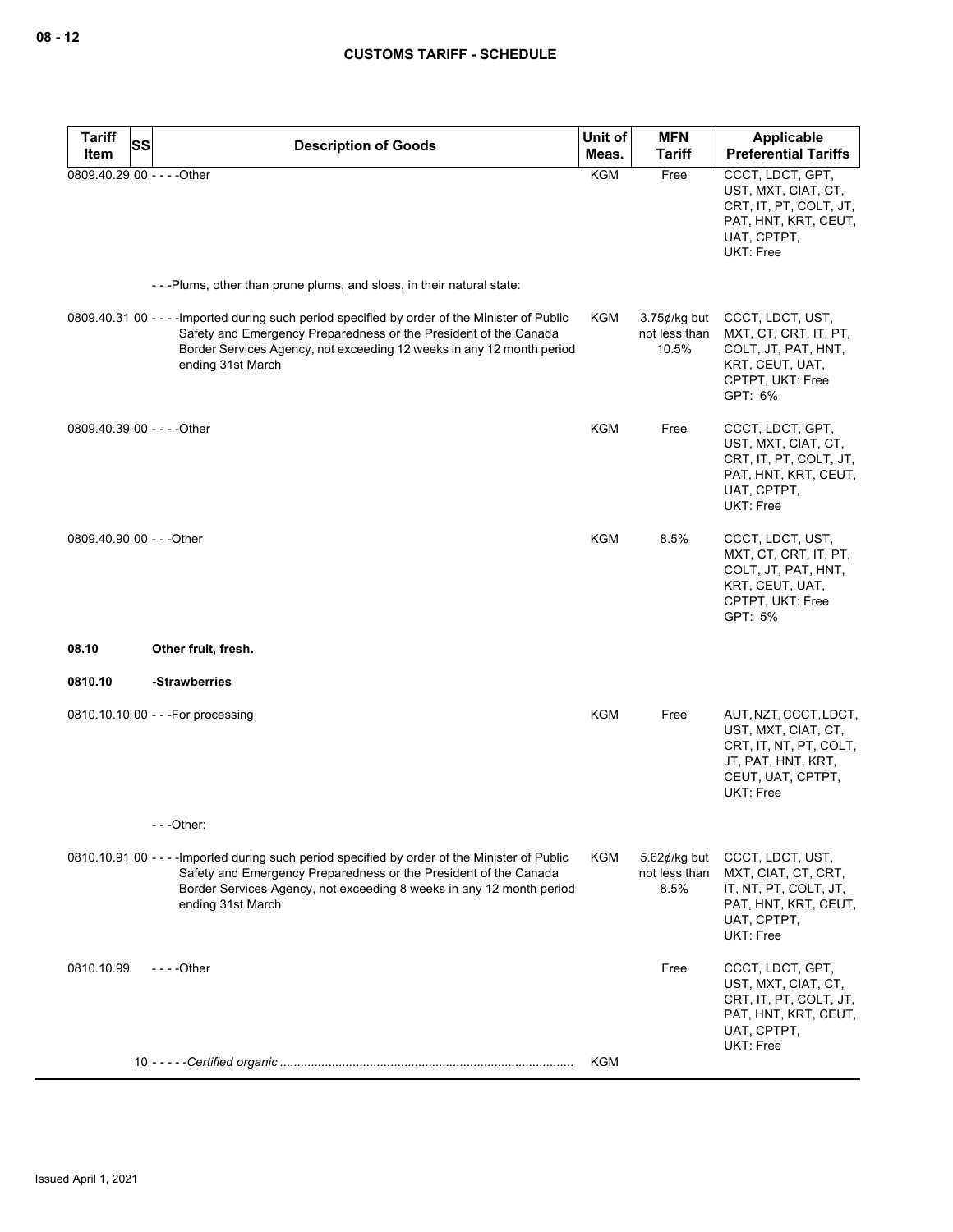# **CUSTOMS TARIFF - SCHEDULE**

| <b>Tariff</b><br>Item | <b>SS</b><br><b>Description of Goods</b>                         | Unit of<br>Meas. | <b>MFN</b><br><b>Tariff</b> | Applicable<br><b>Preferential Tariffs</b>                                                                                 |
|-----------------------|------------------------------------------------------------------|------------------|-----------------------------|---------------------------------------------------------------------------------------------------------------------------|
|                       |                                                                  | <b>KGM</b>       |                             |                                                                                                                           |
| 0810.20.00            | -Raspberries, blackberries, mulberries and loganberries          |                  | Free                        | CCCT, LDCT, GPT,<br>UST, MXT, CIAT, CT,<br>CRT, IT, PT, COLT, JT,<br>PAT, HNT, KRT, CEUT,<br>UAT, CPTPT,<br>UKT: Free     |
|                       | -----Raspberries and loganberries:                               |                  |                             |                                                                                                                           |
|                       |                                                                  | KGM              |                             |                                                                                                                           |
|                       |                                                                  | KGM              |                             |                                                                                                                           |
|                       |                                                                  | KGM              |                             |                                                                                                                           |
|                       | 0810.30.00 00 - Black, white or red currants and gooseberries    | KGM              | Free                        | CCCT, LDCT, GPT,<br>UST, MXT, CIAT, CT,<br>CRT, IT, PT, COLT, JT,<br>PAT, HNT, KRT, CEUT,<br>UAT, CPTPT,<br>UKT: Free     |
| 0810.40.00            | -Cranberries, bilberries and other fruits of the genus Vaccinium |                  | Free                        | CCCT, LDCT, GPT,<br>UST, MXT, CIAT, CT,<br>CRT, IT, NT, PT, COLT,<br>JT, PAT, HNT, KRT,<br>CEUT, UAT, CPTPT,<br>UKT: Free |
|                       | -----Cranberries:                                                |                  |                             |                                                                                                                           |
|                       |                                                                  | KGM              |                             |                                                                                                                           |
|                       |                                                                  | <b>KGM</b>       |                             |                                                                                                                           |
|                       | - - - - - Blueberries:                                           |                  |                             |                                                                                                                           |
|                       |                                                                  | KGM              |                             |                                                                                                                           |
|                       |                                                                  | <b>KGM</b>       |                             |                                                                                                                           |
|                       |                                                                  | KGM              |                             |                                                                                                                           |
|                       |                                                                  | KGM              |                             |                                                                                                                           |
|                       | 0810.50.00 00 - Kiwifruit                                        | <b>KGM</b>       | Free                        | CCCT, LDCT, GPT,<br>UST, MXT, CIAT, CT,<br>CRT, IT, PT, COLT, JT,<br>PAT, HNT, KRT, CEUT,<br>UAT, CPTPT,<br>UKT: Free     |
|                       | 0810.60.00 00 -Durians                                           | KGM              | Free                        | CCCT, LDCT, GPT,<br>UST, MXT, CIAT, CT,<br>CRT, IT, PT, COLT, JT,<br>PAT, HNT, KRT, CEUT,<br>UAT, CPTPT,<br>UKT: Free     |
|                       | 0810.70.00 00 -Persimmons                                        | KGM              | Free                        | CCCT, LDCT, GPT,<br>UST, MXT, CIAT, CT,<br>CRT, IT, PT, COLT, JT,<br>PAT, HNT, KRT, CEUT,<br>UAT, CPTPT,<br>UKT: Free     |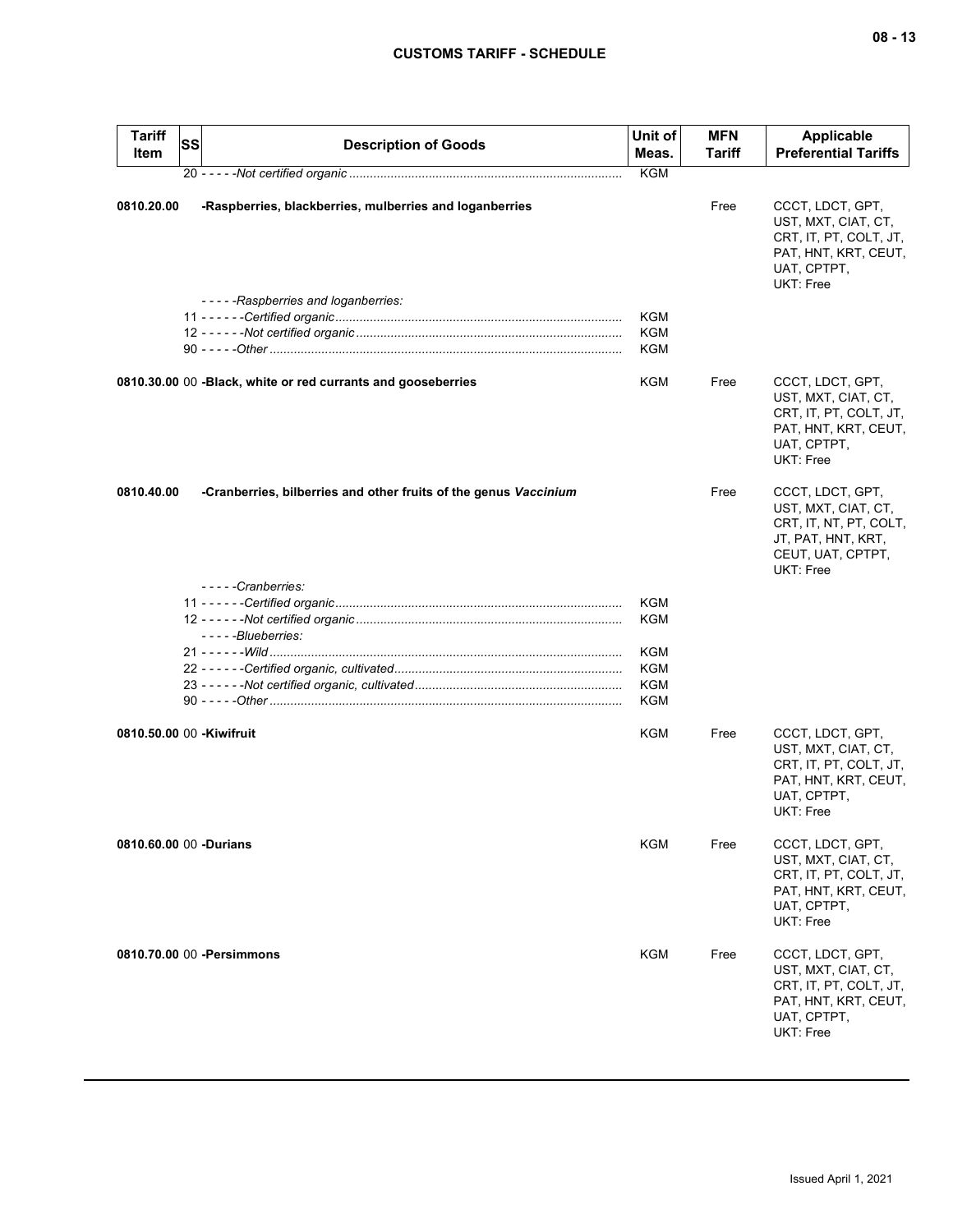| <b>Tariff</b><br><b>SS</b>    | <b>Description of Goods</b>                                                                            | Unit of                  | <b>MFN</b>                                | Applicable                                                                                                                        |
|-------------------------------|--------------------------------------------------------------------------------------------------------|--------------------------|-------------------------------------------|-----------------------------------------------------------------------------------------------------------------------------------|
| Item                          |                                                                                                        | Meas.                    | <b>Tariff</b>                             | <b>Preferential Tariffs</b>                                                                                                       |
| 0810.90.00 00 -Other<br>08.11 | Fruit and nuts, uncooked or cooked by steaming or boiling in water,                                    | <b>KGM</b>               | Free                                      | CCCT, LDCT, GPT,<br>UST, MXT, CIAT, CT,<br>CRT, IT, PT, COLT, JT,<br>PAT, HNT, KRT, CEUT,<br>UAT, CPTPT,<br>UKT: Free             |
|                               | frozen, whether or not containing added sugar or other sweetening<br>matter.                           |                          |                                           |                                                                                                                                   |
| 0811.10                       | -Strawberries                                                                                          |                          |                                           |                                                                                                                                   |
|                               | 0811.10.10 00 - - - For processing                                                                     | KGM                      | Free                                      | CCCT, LDCT, UST,<br>MXT, CT, CRT, IT, PT,<br>COLT, JT, PAT, HNT,<br>KRT, CEUT, UAT,<br>CPTPT, UKT: Free                           |
| 0811.10.90 00 - - - Other     |                                                                                                        | KGM                      | 12.5%                                     | CCCT, LDCT, UST,<br>MXT, CT, CRT, IT, PT,<br>COLT, JT, PAT, HNT,<br>KRT, CEUT, UAT,<br>CPTPT, UKT: Free                           |
| 0811.20.00                    | -Raspberries, blackberries, mulberries, loganberries, black, white or red<br>currants and gooseberries |                          | 6%                                        | CCCT, LDCT, UST,<br>MXT, CT, CRT, IT, PT,<br>COLT, JT, PAT, HNT,<br>KRT, CEUT, UAT,<br>CPTPT, UKT: Free<br>AUT: 3.5%<br>NZT: 3.5% |
|                               |                                                                                                        | KGM                      |                                           |                                                                                                                                   |
|                               |                                                                                                        | KGM                      |                                           |                                                                                                                                   |
| 0811.90                       | -Other                                                                                                 |                          |                                           |                                                                                                                                   |
| 0811.90.10                    | - - - Cherries                                                                                         |                          | $9.37$ ¢/kg but<br>not less than<br>12.5% | CCCT, LDCT, UST,<br>MXT, CT, CRT, IT, PT,<br>COLT, JT, PAT, HNT,<br>KRT, CEUT, UAT,<br>CPTPT, UKT: Free                           |
|                               |                                                                                                        | <b>KGM</b><br><b>KGM</b> |                                           |                                                                                                                                   |
|                               |                                                                                                        |                          |                                           |                                                                                                                                   |
| 0811.90.20 00 - - - Peaches   |                                                                                                        | <b>KGM</b>               | 10.5%                                     | CCCT, LDCT, UST,<br>MXT, CT, CRT, IT, PT,<br>COLT, JT, PAT, HNT,<br>KRT, CEUT, UAT,<br>CPTPT, UKT: Free                           |
| 0811.90.90                    | ---Other                                                                                               |                          | Free                                      | CCCT, LDCT, GPT,<br>UST, MXT, CIAT, CT,<br>CRT, IT, PT, COLT, JT,<br>PAT, HNT, KRT, CEUT,<br>UAT, CPTPT,<br>UKT: Free             |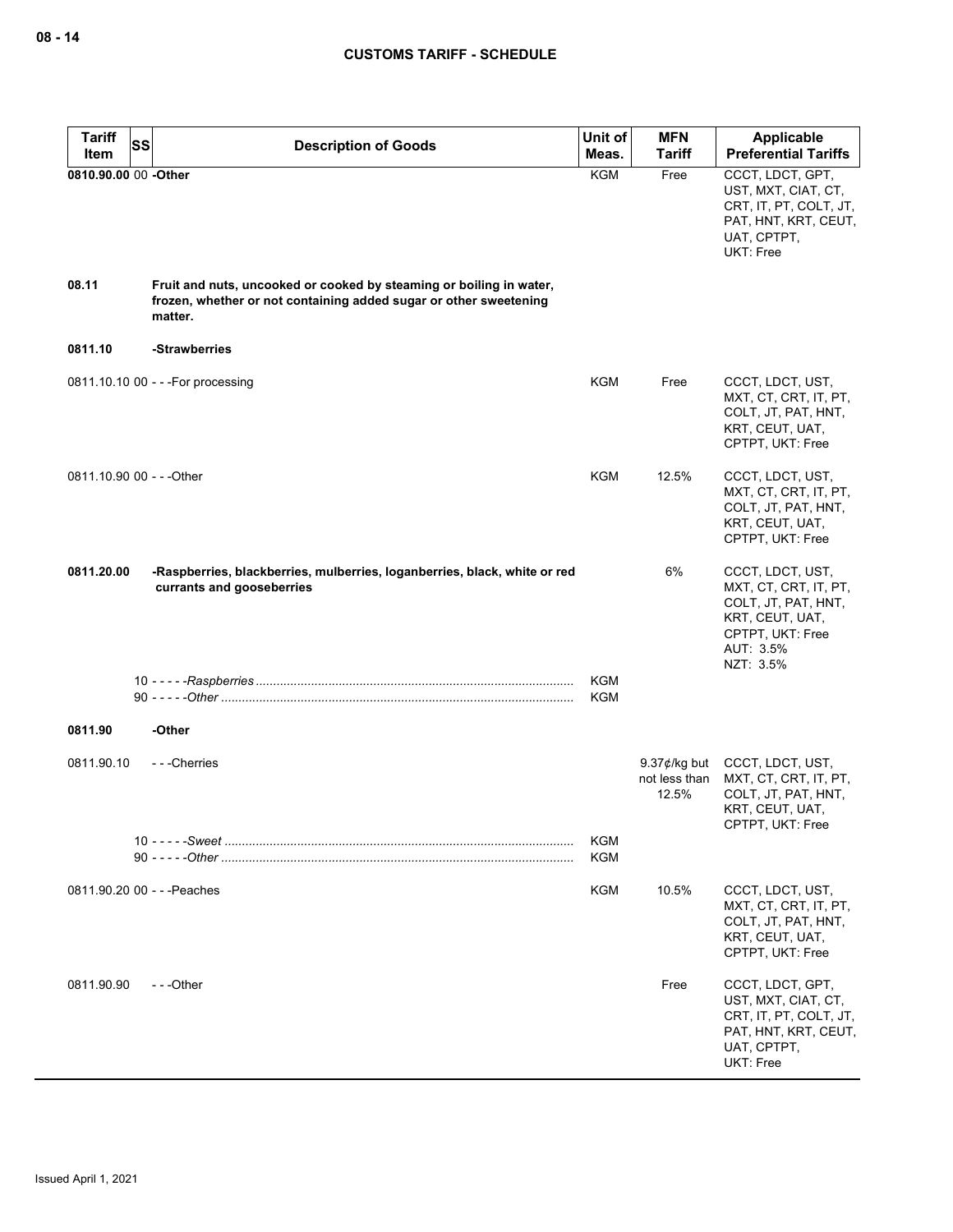| <b>Tariff</b><br>Item    | <b>SS</b> | <b>Description of Goods</b>                                                                                                                                                                                 | Unit of<br>Meas. | <b>MFN</b><br><b>Tariff</b> | Applicable<br><b>Preferential Tariffs</b>                                                                             |
|--------------------------|-----------|-------------------------------------------------------------------------------------------------------------------------------------------------------------------------------------------------------------|------------------|-----------------------------|-----------------------------------------------------------------------------------------------------------------------|
|                          |           | $---B$ lueberries:                                                                                                                                                                                          |                  |                             |                                                                                                                       |
|                          |           |                                                                                                                                                                                                             | KGM              |                             |                                                                                                                       |
|                          |           |                                                                                                                                                                                                             | KGM              |                             |                                                                                                                       |
|                          |           | -----Cranberries:                                                                                                                                                                                           |                  |                             |                                                                                                                       |
|                          |           |                                                                                                                                                                                                             | KGM              |                             |                                                                                                                       |
|                          |           |                                                                                                                                                                                                             | KGM              |                             |                                                                                                                       |
|                          |           | $---Other:$                                                                                                                                                                                                 | KGM              |                             |                                                                                                                       |
|                          |           |                                                                                                                                                                                                             | KGM              |                             |                                                                                                                       |
|                          |           |                                                                                                                                                                                                             | <b>KGM</b>       |                             |                                                                                                                       |
|                          |           |                                                                                                                                                                                                             |                  |                             |                                                                                                                       |
| 08.12                    |           | Fruit and nuts, provisionally preserved (for example, by sulphur dioxide<br>gas, in brine, in sulphur water or in other preservative solutions), but<br>unsuitable in that state for immediate consumption. |                  |                             |                                                                                                                       |
|                          |           | 0812.10.00 00 - Cherries                                                                                                                                                                                    | KGM              | Free                        | CCCT, LDCT, GPT,<br>UST, MXT, CIAT, CT,<br>CRT, IT, PT, COLT, JT,<br>PAT, HNT, KRT, CEUT,<br>UAT, CPTPT,<br>UKT: Free |
| 0812.90.00 00 -Other     |           |                                                                                                                                                                                                             | KGM              | Free                        | CCCT, LDCT, GPT,<br>UST, MXT, CIAT, CT,<br>CRT, IT, PT, COLT, JT,<br>PAT, HNT, KRT, CEUT,<br>UAT, CPTPT,<br>UKT: Free |
| 08.13                    |           | Fruit, dried, other than that of headings 08.01 to 08.06; mixtures of nuts<br>or dried fruits of this Chapter.                                                                                              |                  |                             |                                                                                                                       |
| 0813.10.00 00 - Apricots |           |                                                                                                                                                                                                             | KGM              | Free                        | CCCT, LDCT, GPT,<br>UST, MXT, CIAT, CT,<br>CRT, IT, PT, COLT, JT,<br>PAT, HNT, KRT, CEUT,<br>UAT, CPTPT,<br>UKT: Free |
| 0813.20.00 00 - Prunes   |           |                                                                                                                                                                                                             | KGM              | Free                        | CCCT, LDCT, GPT,<br>UST, MXT, CIAT, CT,<br>CRT, IT, PT, COLT, JT,<br>PAT, HNT, KRT, CEUT,<br>UAT, CPTPT,<br>UKT: Free |
| 0813.30.00 00 - Apples   |           |                                                                                                                                                                                                             | <b>KGM</b>       | Free                        | CCCT, LDCT, UST,<br>MXT, CT, CRT, IT, PT,<br>COLT, JT, PAT, HNT,<br>KRT, CEUT, UAT,<br>CPTPT, UKT: Free               |